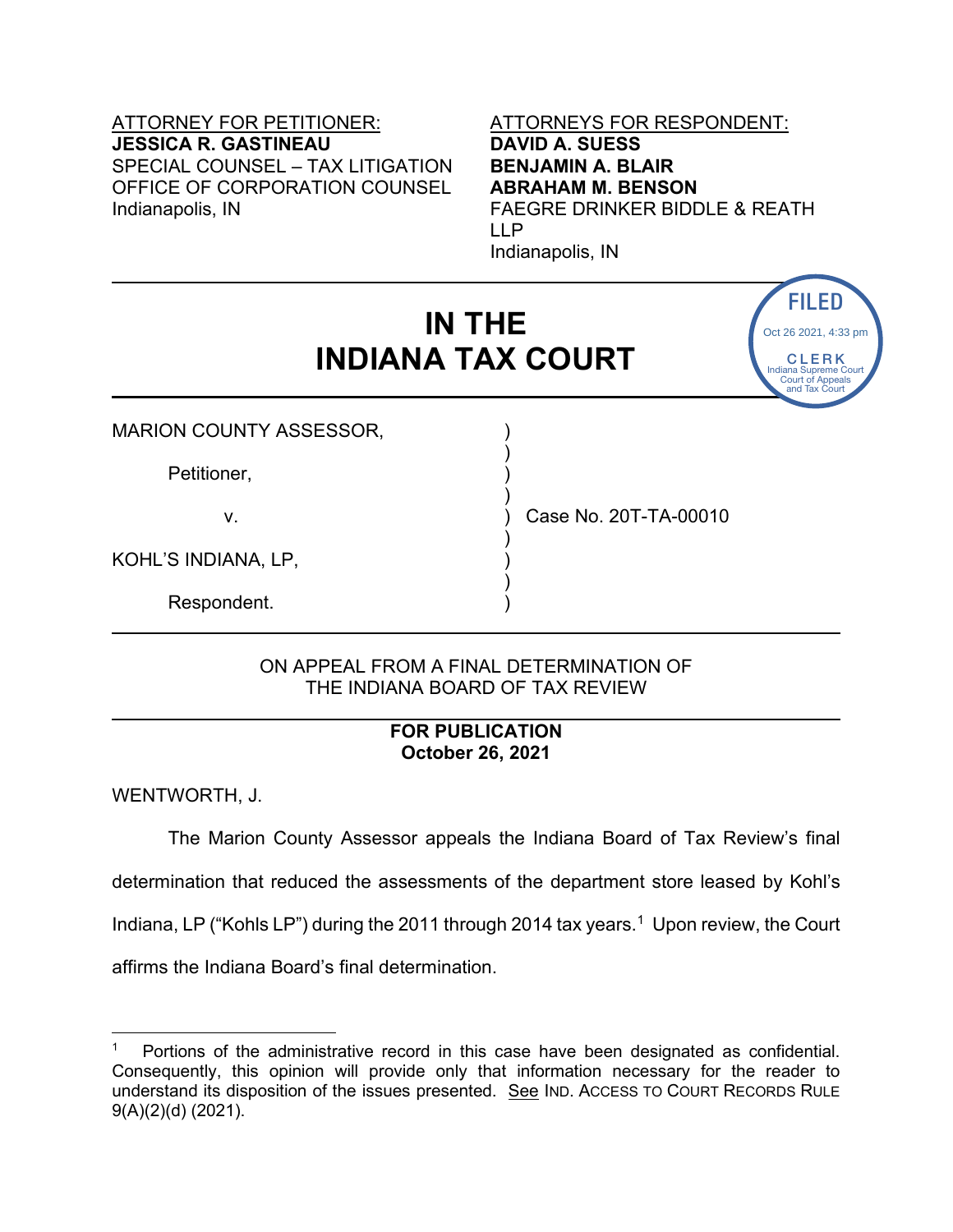#### **FACTS AND PROCEDURAL HISTORY**

In 1996, Fashion Mall Commons II, LLC entered into a build-to-suit lease with Kohl's Department Stores, Inc. ("Kohls Stores") to construct the subject property – a single-story, 94,699 square foot retail building situated on a 6.22-acre parcel within the Fashion Mall Commons shopping center in Indianapolis, Indiana. (See Cert. Admin. R. at 948, 1159-1238.) Approximately six years later, Kohls Stores assigned its interest in the lease to Kohls LP, which assumed all of Kohls Stores' obligations. (See Cert. Admin. R. at 1246-54.)

For the 2011 tax year, the property was assessed at \$6,016,300, representing an increase of more than 20% from the prior year's assessment. (See Cert. Admin. R. at 1094-95, 1963.) That same year, Fashion Mall Commons II sold the property and assigned its interest in the lease to Arloma Corporation and James Huck, LLC for \$15.3 million. (See Cert. Admin. R. at 924, 1153-55, 1255-62.) Over the next two years, the property's assessments continued to increase, and the property continued to change hands. Specifically, the assessment was increased to \$7,793,500 in 2012 and \$7,902,300 in 2013. (Cert. Admin. R. at 1096-99.) In November 2013, Arloma and James Huck, LLC sold the property and assigned their interest in the lease to James Huck Real Estate, LLC. (See Cert. Admin. R. 924, 1156-58, 1263-75.) For the 2014 tax year, the property's assessment remained at \$7,902,300. (Cert. Admin. R. at 1100-01.)

Believing the 2011 through 2014 assessments to be too high, Kohls LP and Kohls Stores sought review first with the Marion County Property Tax Assessment Board of Appeals (the "PTABOA") and then with the Indiana Board. (See, e.g., Cert. Admin. R. at 1-46.) After the Indiana Board implemented an Appeal Management Plan in November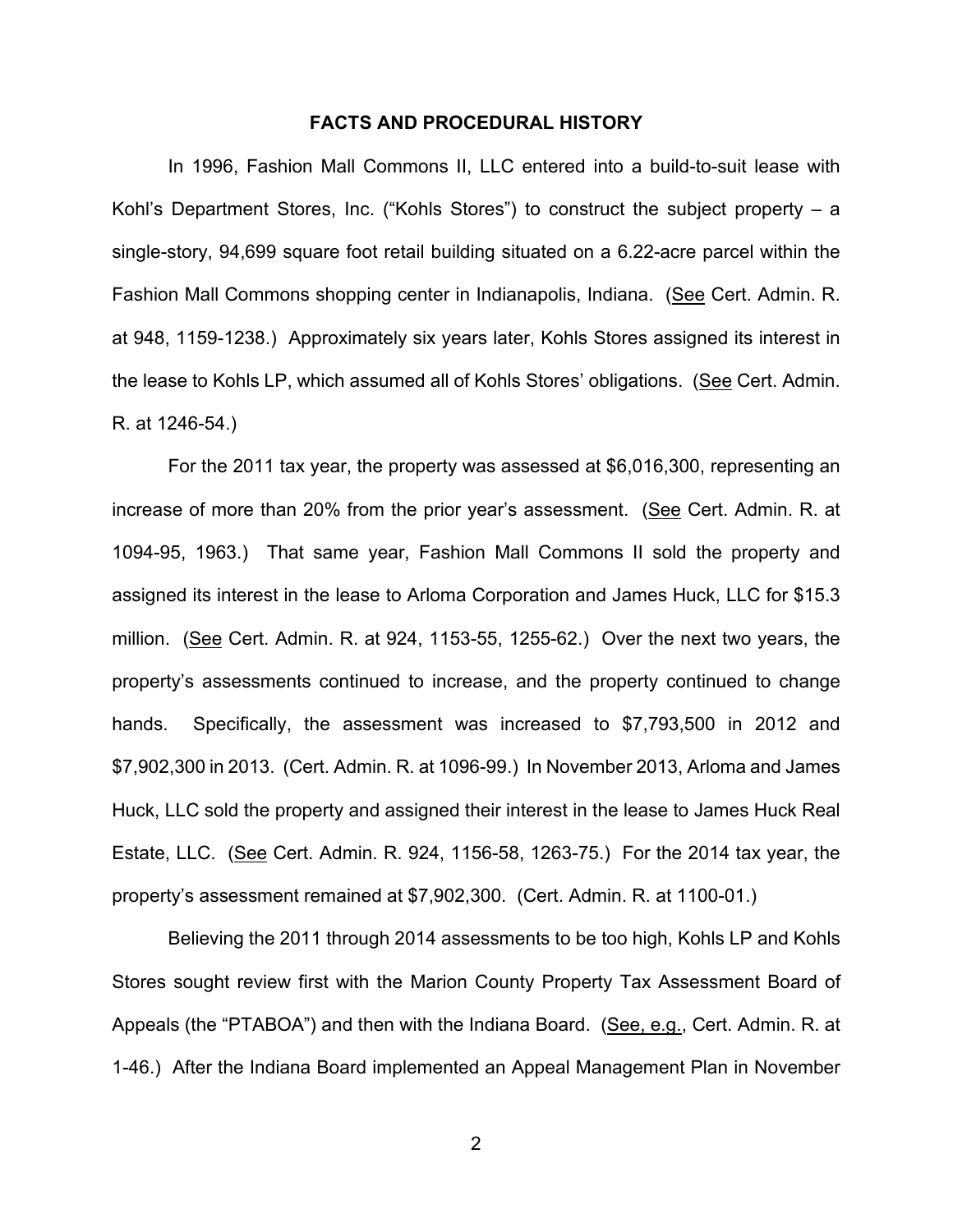of 2018, a variety of procedural and discovery issues arose between the parties. (See, e.g., Cert. Admin. R. at 54-58, 1841 ¶ 4 (explaining that the pretrial issues in this case nearly overshadowed the hearing on the merits).) Specifically, approximately three weeks before the administrative hearing, the parties' discovery issues culminated in the filing of the Assessor's 1) motion to quash the deposition of, and subpoena duces tecum directed to, his expert witness; 2) requests to issue four subpoenas duces tecum directed to party and non-party witnesses; and 3) motion to compel Kohls LP to produce appraisals related to the 2011 and 2013 sales of the subject property. (See Cert. Admin. R. at 82- 198, 431-58.) While the Indiana Board's administrative law judge (the "ALJ") denied the Assessor's motion to quash and his requests to issue the four subpoenas duces tecum, he ordered Kohls LP's counsel to attempt to determine whether the appraisals that the Assessor sought actually existed. (See Cert. Admin. R. at 300, 649-50.) Kohls LP's counsel subsequently confirmed that the appraisals did not exist. (See Cert. Admin. R. at 1844-45 ¶ 12.)

On the morning of the administrative hearing, the Assessor filed a 12(B)(6) motion to dismiss for lack of standing, claiming Kohls LP could not seek review of the property's assessments because it did not own the property, it was not a taxpayer, and it was not authorized to seek review under the terms of its lease. (See, e.g., Cert. Admin. R. at 705- 908, 1819-20.) During the hearing, the ALJ advised the parties that he would rule on the motion after it was fully briefed, and the Assessor agreed that he bore the burden of proof pursuant to Indiana Code § 6-1.1-15-17.2.<sup>2</sup> (<u>See</u> Cert. Admin. R. at 1946-58.)

<span id="page-2-0"></span> $2$  Indiana Code § 6-1.1-15-17.2, commonly referred to as the "burden-shifting statute," provides that if an assessment of property increases by more than 5% from one year to the next, the assessor bears the burden of proving that the assessment is correct. See IND. CODE § 6-1.1-15- 17.2 (2016) (amended 2019).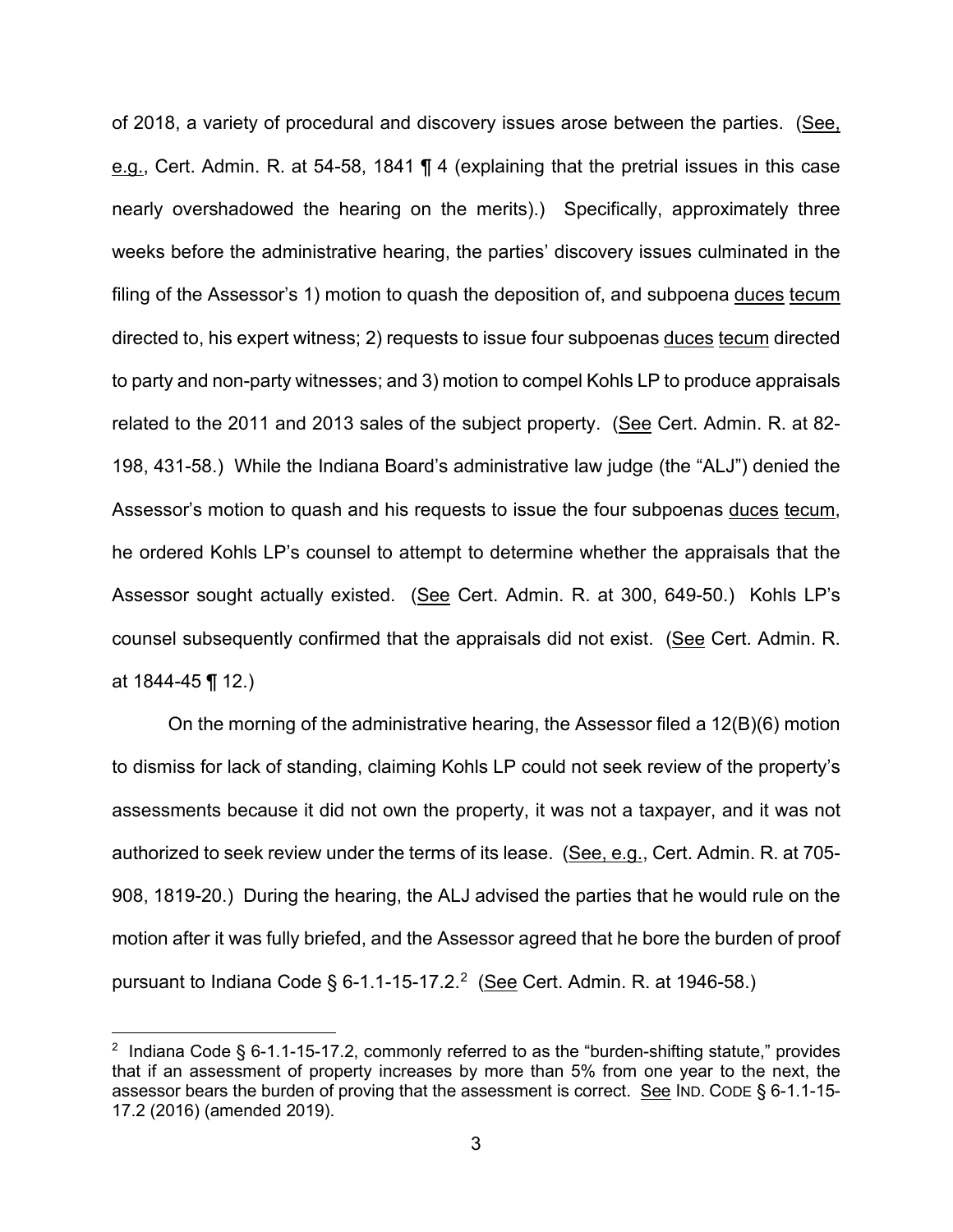In presenting his case-in-chief, the Assessor claimed, among other things, that his assessments that ranged from \$6 to \$7.9 million during the years at issue should not be reduced any further because in 2011, the property sold in an arm's length transaction for \$15.3 million. (See, e.g., Cert. Admin. R. at 1790-95 (asserting that that the 2011 sales price "alone provides sufficient support to sustain" the assessments).) To support his claim, the Assessor offered 25 separate exhibits and the testimony of three witnesses. (See, e.g., Cert. Admin. R. at Record Contents, 1937, 1963, 2147.)

Kohls LP objected to the admission of nearly all the Assessor's exhibits claiming that, among other things, they were not relevant, constituted hearsay, or were improperly withheld during discovery. (See, e.g., Cert. Admin. R. at 1978-79, 1982-83, 1991-93.) In addition, Kohls LP claimed that its appraisal and the testimony of its preparer demonstrated that the property's assessments should be reduced to \$4,050,000 for the 2011 and 2012 tax years and \$4,100,000 for the 2013 and 2014 tax years. (See, e.g., Cert. Admin. R. at 914-1031, 1773-86, 1974-75.)

On May 7, 2020, the Indiana Board issued its final determination that upheld the ALJ's rulings on all of the discovery issues, but denied the Assessor's motion to dismiss finding that Kohls LP had authority (<u>i.e.,</u> standing) to appeal the assessments. $^3$  (<u>See</u> Cert. Admin. R. at 1843-49 ¶¶ 7-24, 1856-61 ¶¶ 48-60.) Also, the Indiana Board admitted most

<span id="page-3-0"></span> $3$  The Assessor presented a copy of both an email and Kohls LP's lease as support for his 12(B)(6) motion to dismiss, and Kohls LP referred to the lease in responding to the Assessor's motion. (See Cert. Admin. R. at 705-908, 1759-60.) Although it is apparent from the record that the Indiana Board considered the lease in disposing of the Assessor's motion, the record does not indicate whether the Indiana Board converted the 12(B)(6) motion to dismiss to a motion for summary judgment. (See Cert. Admin. R. at 1856-61 ¶¶ 48-60.) The Court will examine the Indiana Board's resolution of this issue from the posture of a Trial Rule 56 denial of a motion for summary judgment. See, e.g., Ind. Trial Rule 12(B) (providing that for purposes of a 12(B)(6) motion, if "matters outside the pleading are presented to and not excluded by the court, the motion shall be treated as one for summary judgment and disposed of as provided in Rule 56").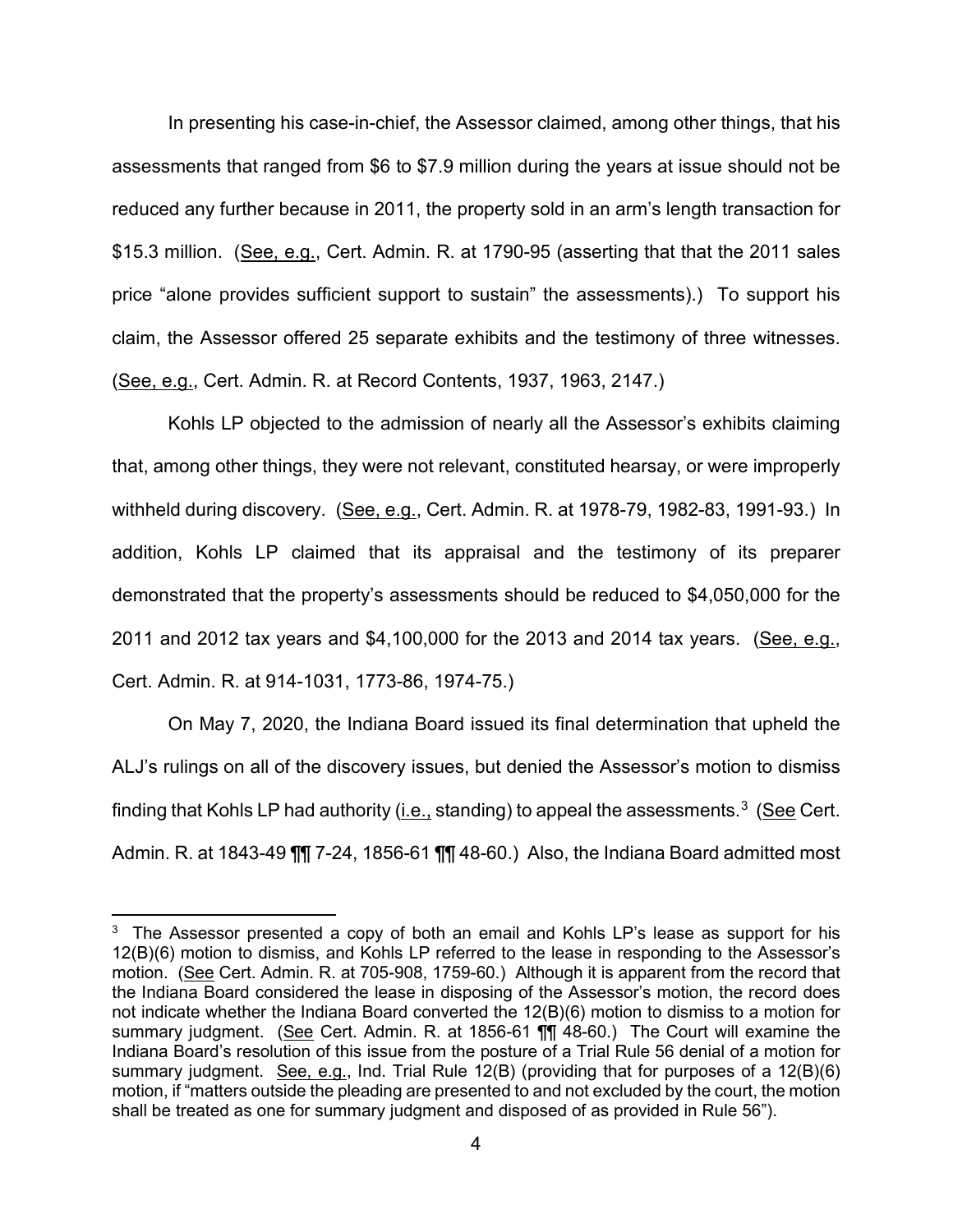of the Assessor's exhibits into evidence, excluding only a comparative sales grid and related data (Exhibit R-N), a certified administrative record from another administrative proceeding (Exhibit R-O), and a portion of the testimony from that proceeding (Exhibit R-O2). (See Cert. Admin. R. at 1851-56 ¶¶ 28-47.) Lastly, the Indiana Board found that the Kohls LP appraisal was the only probative evidence of the property's market valuein-use for each of the years at issue; thus, the Indiana Board reduced the assessments to \$4,050,000 for the 2011 and 2012 tax years and to \$4,100,000 for each of the 2013 and 2014 tax years. (See Cert. Admin. R. at 1883 ¶ 133.)

The Assessor initiated this original tax appeal on June 22, 2020. The Court conducted an oral argument on January 28, 2021. Additional facts will be supplied when necessary.

#### **STANDARD OF REVIEW**

The party seeking to reverse an Indiana Board final determination bears the burden of demonstrating its invalidity. Lowe's Home Ctrs., Inc. v. Monroe Cnty. Assessor, 160 N.E.3d 263, 268 (Ind. Tax Ct. 2020). Consequently, the Assessor, bearing the burden of proof, must demonstrate to the Court that the Indiana Board's final determination in this matter is arbitrary, capricious, an abuse of discretion, or otherwise not in accordance with law; contrary to constitutional right, power, privilege, or immunity; in excess of or short of statutory jurisdiction, authority, or limitations; without observance of the procedure required by law; or unsupported by substantial or reliable evidence. IND. CODE § 33-26-6-6(e)(1)-(5) (2021).

# **LAW AND ANALYSIS**

On appeal, the Assessor contends that the Indiana Board's final determination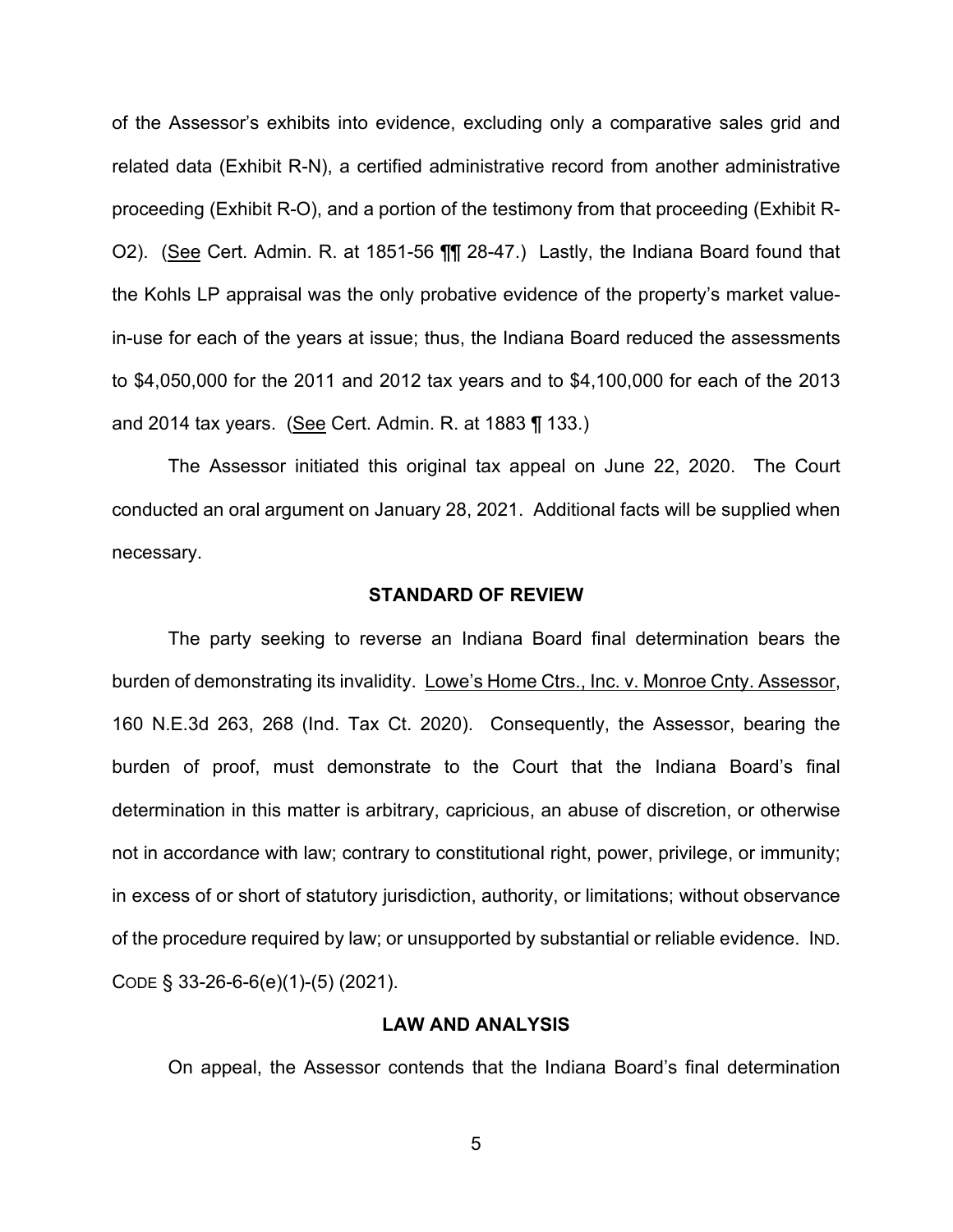must be reversed because it constitutes an abuse of discretion. (See Oral Arg. Tr. at 4- 5.) More specifically, the Assessor claims that neither the law nor the evidence supports the Indiana Board's finding that Kohls LP had standing to seek review of the property's assessments for the years at issue. (See, e.g., Pet'r Br. at 5-9.) The Assessor also claims that the Indiana Board abused its discretion when it reduced the property's assessments by millions of dollars each year. (See, e.g., Pet'r Br. at 9-27; Oral Arg. Tr. at 4-6.)

# **I. Standing**

The Assessor claims that the Indiana Board's finding that Kohls LP had standing to seek review of the subject property's assessments contravenes several statutes and the actual terms of Kohls LP's lease. (See Pet'r Br. at 5-9; Pet'r Reply Br. at 2.) The Assessor also maintains that the Indiana Board reached this finding by improperly elevating a footnote in one of Kohls LP's briefs over the actual record evidence. (See Pet'r Reply Br. at 2; Oral Arg. Tr. at 10-14.)[4](#page-5-0)

The judicial doctrine of standing focuses on whether the complaining party in a lawsuit is the proper person to invoke the court's power. Bielski v. Zorn, 627 N.E.2d 880, 888 (Ind. Tax Ct. 1994.) Specifically, the doctrine ensures that "the party before the court has a substantive right to enforce the claim that is being made in the litigation." Pence v. State, 652 N.E.2d 486, 487 (Ind. 1995). When the question is whether the complaining

<span id="page-5-0"></span><sup>4</sup> In that footnote, Kohls LP represented that

Section 8.4 of [its] lease does not require the landlord to appeal the assessment on [Kohls LP's] portion of the shopping center if [Kohls LP's] tract is separately assessed. Only if the Kohl's store is not assigned its own tract would the landlord need to file an appeal. That was not necessary in this instance because the Kohl's store was in fact assigned its own parcel number for all years at issue.

<sup>(</sup>Cert. Admin. R. at 1760 n.1 (citations omitted).)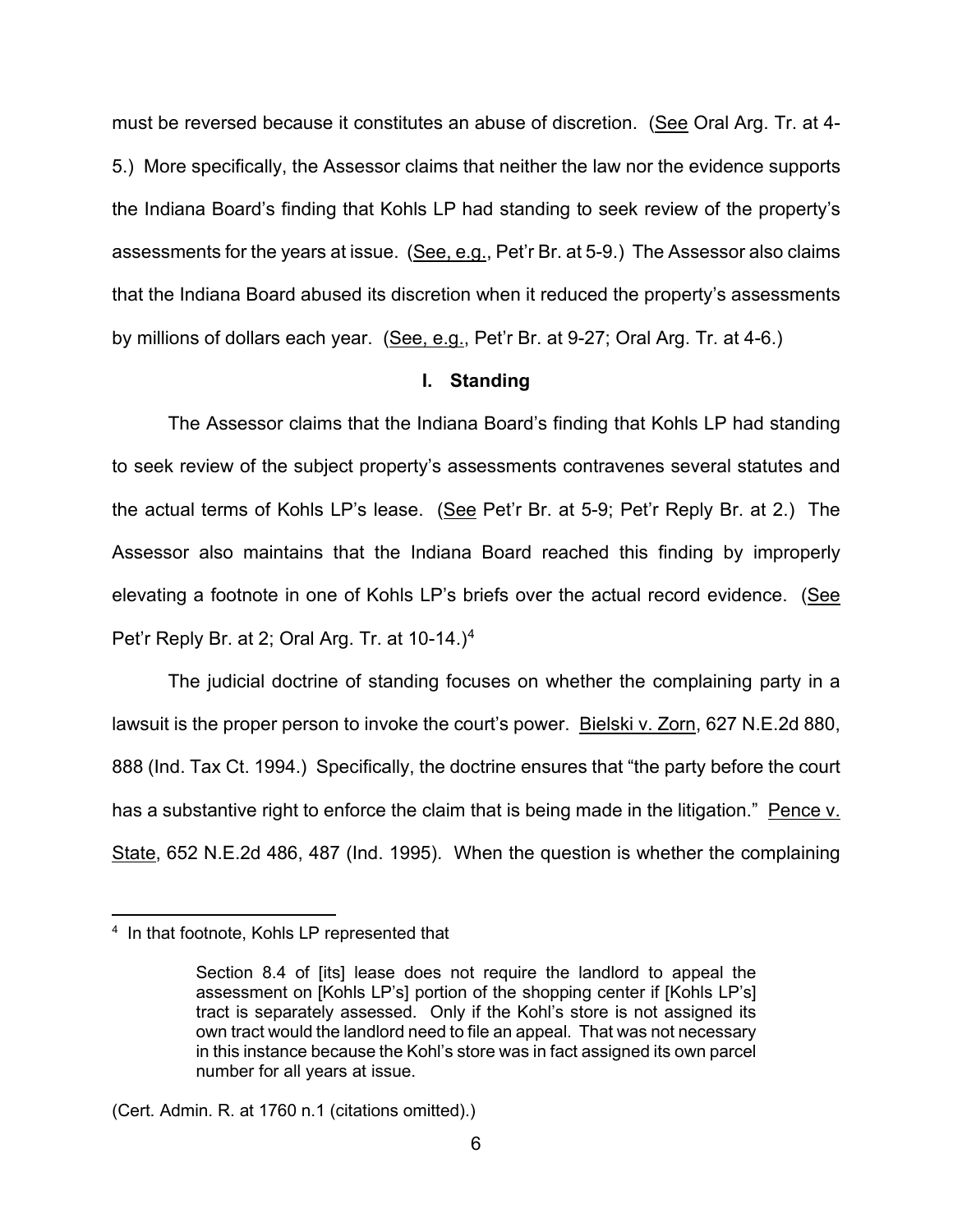party is the proper person to invoke an administrative review, as here, the judicial doctrine of standing does not apply. See, e.g., Huffman v. Office of Env't Adjudication, 811 N.E.2d 806, 809 (Ind. 2004). Rather, in the context of a property tax appeal, Indiana Code § 6- 1.1-15-1 ("Section 15-1") and Indiana Code § 6-1.1-15-3 ("Section 15-3") controlled who may pursue an administrative proceeding before the PTABOA and the Indiana Board.

When Kohls LP sought review with the PTABOA in 2012, Section 15-1 provided that "[a] taxpayer may obtain a review by the county board of a county or township official's action with respect to . . . [t]he assessment of the taxpayer's tangible property." IND. CODE § 6-1.1-15-1(a)(1) (2012) (amended 2015) (repealed 2017).<sup>5</sup> In turn, the relevant version of Section 15-3 provided that "[a] taxpayer may obtain a review by the Indiana board of a county board's action with respect to . . . [t]he assessment of that taxpayer's tangible property if the county board's action requires the giving of notice to the taxpayer." IND. CODE § 6-1.1-15-3(a)(1) (2016) (amended 2020).<sup>6</sup> Each of these two statutes authorized a "taxpayer" to seek administrative review of a real property assessment, but neither of them, nor any other relevant statute, defined the word "taxpayer." I.C. §§ 6-1.1-15-1, -3. See also, e.g., IND. CODE §§ 6-1.1-1-1 to -25 (2016) (amended 2017) (defining several words and phrases contained in the Property Tax Act, i.e., Title 6, Article 1.1 et seq.). Consequently, to resolve the issue whether Kohls LP had standing to seek administrative review of the subject property's assessments, the Court must first determine the meaning of the word "taxpayer" as used in Sections 15-1 and 15- 3 and then determine whether Kohls LP was a taxpayer according to that meaning.

<span id="page-6-0"></span> $5$  Neither the 2015 amendment to nor the subsequent repeal of Indiana Code  $\S$  6-1.1-15-1 have any bearing on the outcome of this case.

<span id="page-6-1"></span> $^{\rm 6}$  The 2020 amendment of Indiana Code § 6-1.1-15-3 does not affect the outcome of this case.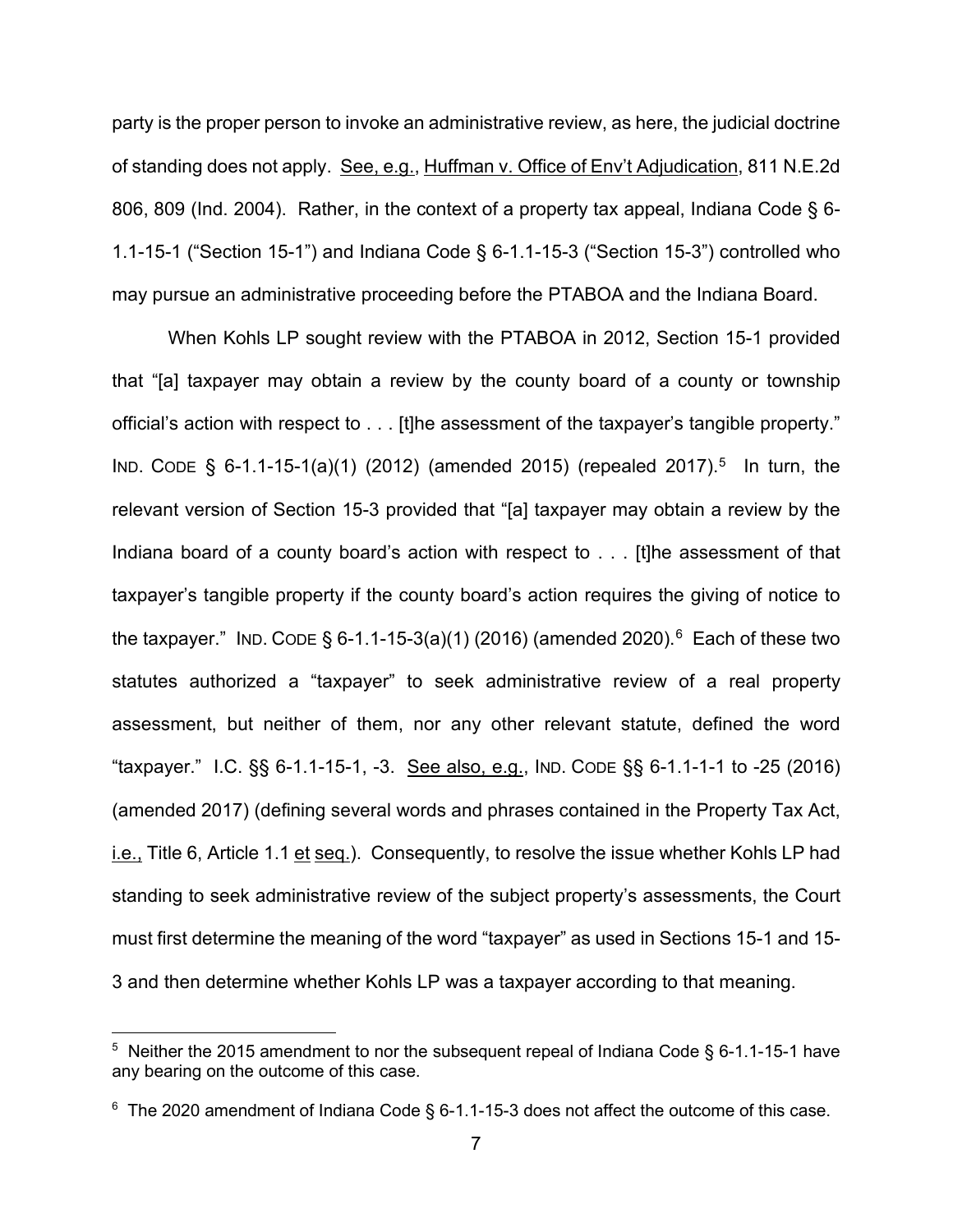#### **A. "Taxpayer" for purposes of Sections 15-1 and 15-3**

The construction of a statute is a pure question of law that the Court reviews de novo. See Grandville Coop., Inc. v. O'Connor, 25 N.E.3d 833, 838 (Ind. Tax Ct. 2015); Kaser v. Barker, 811 N.E.2d 930, 932 (Ind. Ct. App. 2004), trans. denied. When confronting a question of statutory construction, the Court must determine and implement the intent of the Legislature, which is generally best ascertained from the actual language of the statute itself. Johnson Cnty. Farm Bureau Coop. Ass'n v. Indiana Dep't of State Revenue, 568 N.E.2d 578, 580-81 (Ind. Tax Ct. 1991), aff'd, 585 N.E.2d 1336 (Ind. 1992). Indeed, the Indiana General Assembly requires that in construing a statute, "[w]ords and phrases shall be taken in their plain, or ordinary and usual, sense[,]" unless the construction is contrary to the intent of the Legislature or the context of the statute. IND. CODE § 1-1-4-1 (2011). See also Moriarity v. Indiana Dep't of Nat. Res., 113 N.E.3d 614, 621 (Ind. 2019); Buckeye Hosp. Dupont, LLC v. O'Day, 144 N.E.3d 850, 856 (Ind. Tax Ct. 2020); Methodist Hosps., Inc. v. Lake Cnty. Prop. Tax Assessment Bd. of Appeals, 862 N.E.2d 335, 338 (Ind. Tax Ct. 2007), review denied. Accordingly, the Court will interpret the undefined word "taxpayer" in its plain, ordinary, and usual sense. See, e.g., I.C. § 1-1-4-1. To this end, the Court will determine the plain meaning of the statutory term "taxpayer" by consulting English language dictionaries. See, e.g., Moriarity, 113 N.E.3d at 621; Buckeye Hosp. Dupont, 144 N.E.3d at 856; West Ohio II, LLC v. Marion Cnty. Assessor, 9 N.E.3d 267, 269 (Ind. Tax Ct. 2014).

Webster's Dictionary defines a "taxpayer" as "one that pays or is liable to pay a tax[.]" WEBSTER'S THIRD NEW INT'L DICTIONARY 2345 (2002 ed.). The word "taxpayer" has also been defined as "[s]omeone who pays or is subject to a tax." BLACK'S LAW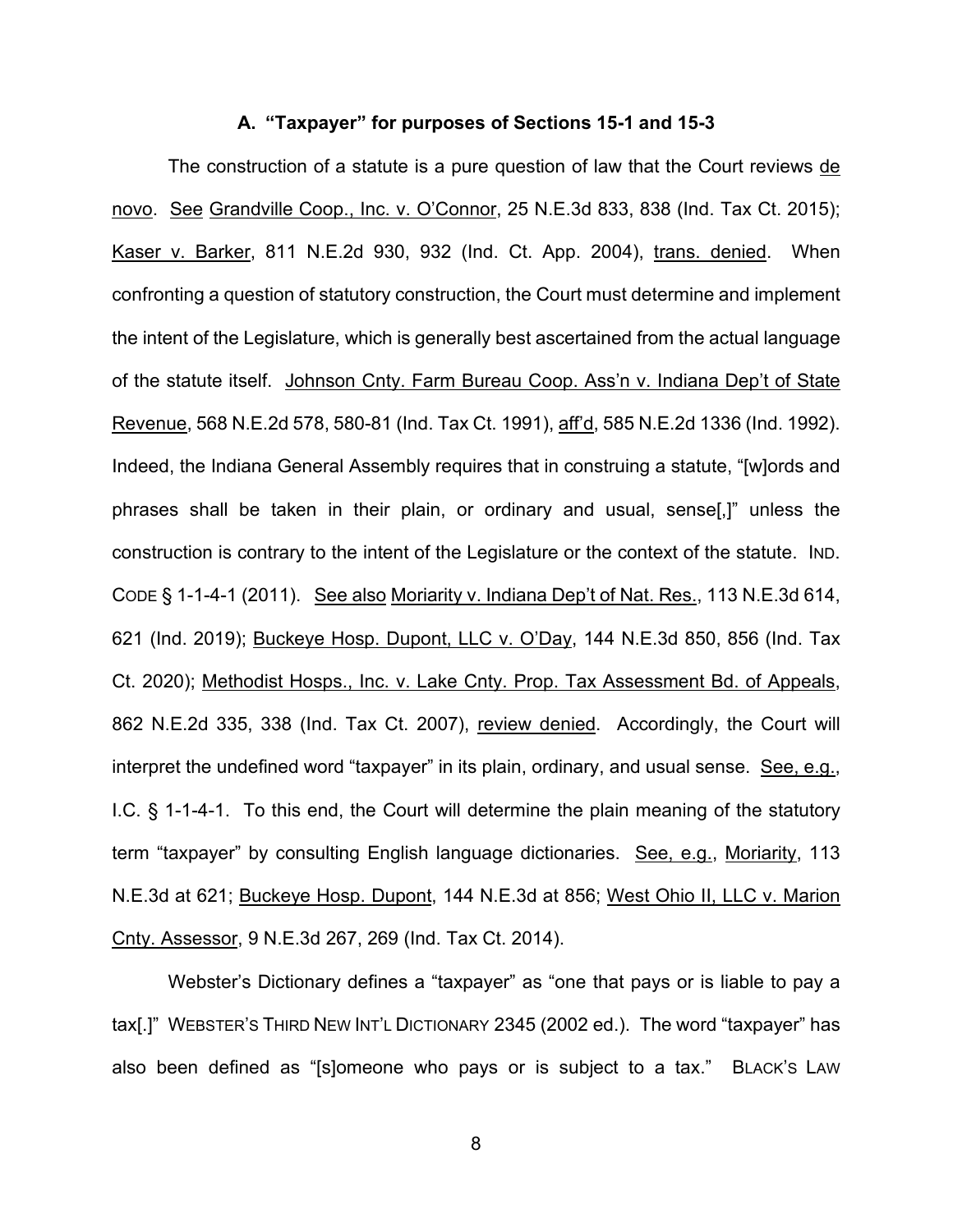DICTIONARY 1764 (11th ed. 2019). The dictionary definitions, however, do not present one plain, or ordinary and usual meaning of the word "taxpayer." Instead, they suggest that the word "taxpayer" may be reasonably construed either broadly, as a person who must pay a property tax without being subject to or liable for paying the tax or narrowly, as the person who must pay a property tax being subject to the tax or liable for it. See WEBSTER'S THIRD NEW INT'L DICTIONARY at 2345; BLACK'S LAW DICTIONARY at 1764. Accordingly, to determine which of these usual meanings of the word "taxpayer" gives effect to the Legislature's intent, the Court will "read [it] within the context of the whole [Property Tax Act] of which [it is] a part as well as in harmony with the other statutes applicable to the same subject matter." See, e.g., Universal Health Realty v. Fluty, 144 N.E.3d 857, 863 (Ind. Tax Ct. 2020) (emphases and citation omitted).

In Indiana, local assessing officials are required to assess the tax for real property to the person who is liable for that tax under Indiana Code § 6-1.1-2-4. IND. CODE § 6-1.1-4-1 (2021). During the years at issue, Indiana Code § 6-1.1-2-4 provided in relevant part that:

> [t]he owner of any real property on the assessment date of a year is liable for the taxes imposed for that year on the property, unless a person holding, possessing, controlling, or occupying any real property on the assessment date of a year is liable for the taxes imposed for that year on the property under a memorandum of lease or other contract with the owner that is recorded with the county recorder before January 1, 1998.

IND. CODE  $\S$  6-1.1-2-4(a) (2011) (amended 2018).<sup>7</sup> This statute did not completely extinguish the owner's tax liability; rather, it provided that the owner was jointly liable for the tax with the person that held, possessed, controlled, or occupied the real property on

<span id="page-8-0"></span> $^7$  The 2018 amendment of Indiana Code § 6-1.1-2-4 has no bearing on the outcome of this case.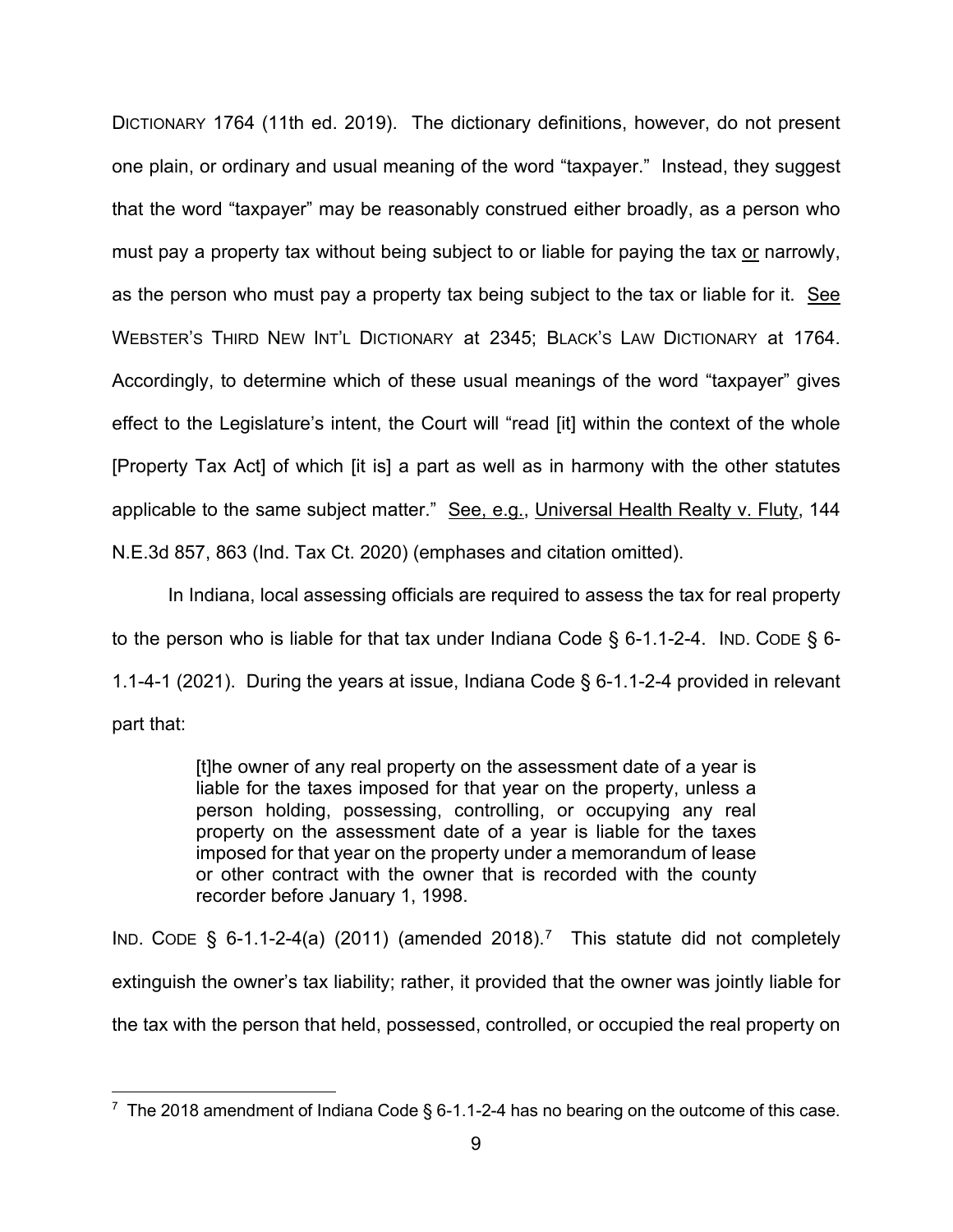the assessment date. See I.C.  $\S$  6-1.1-2-4(b). Thus, the Legislature provided that only those persons with a legally cognizable interest in real property by virtue of either their ownership interest in the property or the terms of a contract are liable for real property taxes. See I.C. § 6-1.1-2-4(a)-(b). See also IND. CODE § 6-1.1-22-10 (2011) (authorizing the use of civil lawsuits to collect delinquent property taxes from any person who is liable for the tax under Indiana Code § 6-1.1-2-4). Therefore, it is reasonable for the Court to conclude that the very same persons who are subject to or liable to pay real property tax assessments were also intended as the "taxpayers" authorized to pursue an appeal of those assessments under Sections 15-1 and 15-3. See, e.g., Siwinski v. Town of Ogden Dunes, 949 N.E.2d 825, 831 (Ind. 2011) (providing that courts should presume the Legislature intended its language to be applied in a logical manner to avoid unjust or absurd results).

Buttressing this conclusion, moreover, is long-standing case law that a person who voluntarily pays a property tax on behalf of another, either in error or by mistake, cannot recover the payment. See, e.g., McWhinney v. City of Logansport, 31 N.E. 449 (Ind. 1892); Carr v. Stewart, 58 Ind. 581 (1877); Federal Land Bank of Louisville v. Dorman, 41 N.E.2d 661 (Ind. Ct. App. 1942). These precedents augur against construing the word "taxpayer" as used in Sections 15-1 and 15-3 as "anyone who pays a tax" because such a broad meaning directly conflicts with the "general rule [that] money voluntarily paid for the use of another, without his knowledge or consent, cannot, in the absence of any subsequent promise of payment, be recovered back." Shirts v. Irons, 28 Ind. 458, 461 (1867). See also Kokomo Urban Dev., LLC v. Heady, 125 N.E.3d 15, 19 (Ind. Tax Ct. 2019) (providing that courts must construe the words of a single section of a statute within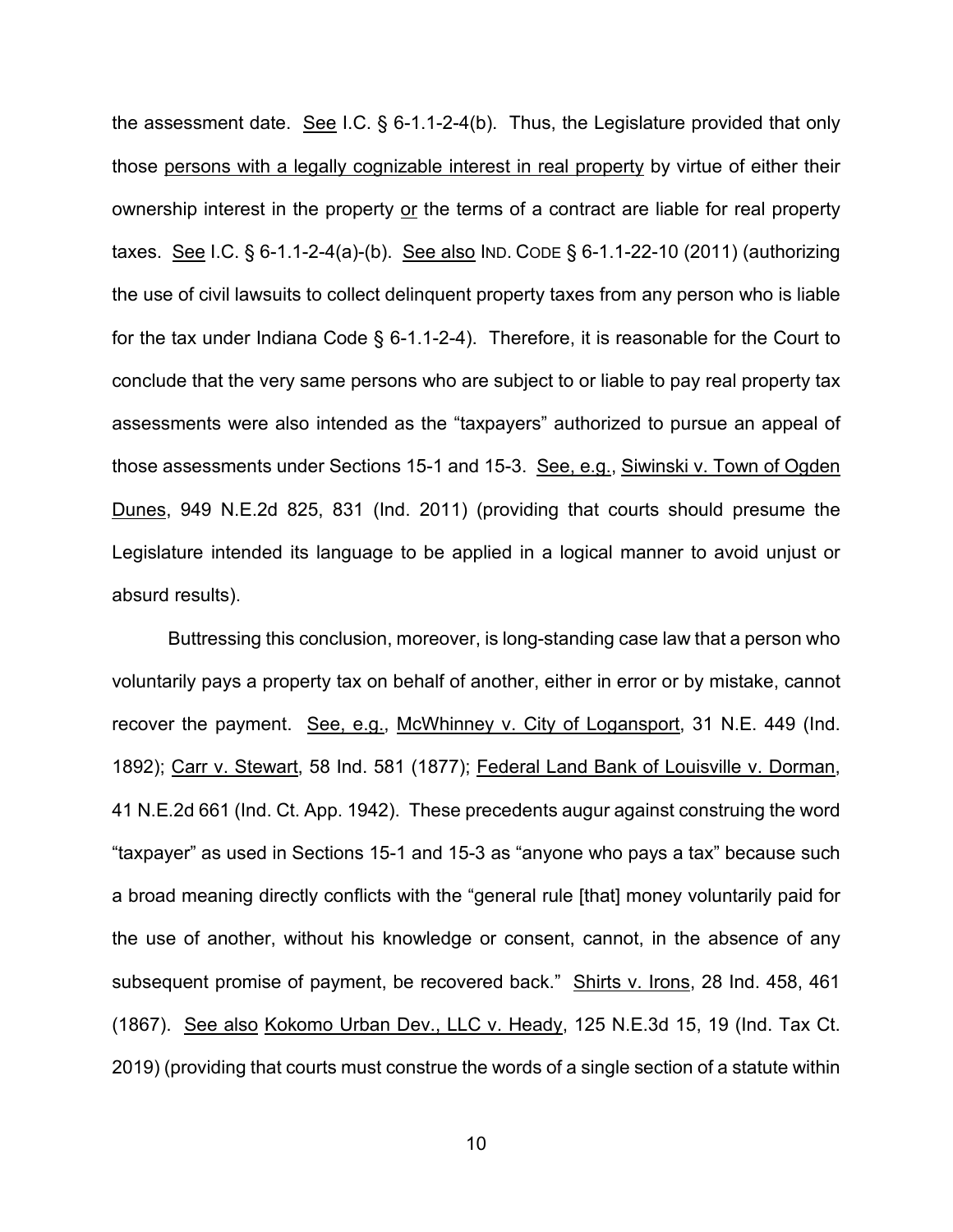the context of the whole statutory act).

The Court's conclusion is also buttressed by the Indiana Board's regulation that defined who was a "party" for purposes of its administrative proceedings. See 52 IND. ADMIN. CODE 2-2-13 (2016) (repealed 2020) (stating that a "party" to an Indiana Board proceeding may be 1) the owner of the property under appeal, 2) "[t]he taxpayer responsible for the property taxes payable" on the property under appeal, or 3) "[a]ny other party with a statutory right or duty to appeal from or to defend a determination"). This regulation implicitly defined the word "taxpayer" as used in Sections 15-1 and 15-3 of the Property Tax Act by describing who had the authority to challenge a real property tax assessment. The Indiana Board's definition of a "party" aligns with the interpretation of the word "taxpayer" as a person with a legally cognizable interest in the property and does not align with a broader definition that would include anyone who pays the tax regardless of their relationship to the property. Accordingly, the Court finds that the word "taxpayer" as used in Sections 15-1 and 15-3 means a person who is subject to, or liable to pay, the real property tax under Indiana Code § 6-1.1-2-4.

#### **B. Was Kohls LP a taxpayer?**

Next, the Court turns to whether Kohls LP was a "taxpayer" under Sections 15-1 and 15-3. There is no dispute that Fashion Mall Commons II, Arloma, James Huck, LLC, and James Huck Real Estate were the owners of the subject property during one or more of the years at issue. Therefore, because Kohls LP was not an owner, determining whether it was a "taxpayer" that could to seek administrative review in this matter depends entirely on whether the record evidence shows that 1) Kohls LP held, possessed, controlled, or occupied the subject property according to a lease on the relevant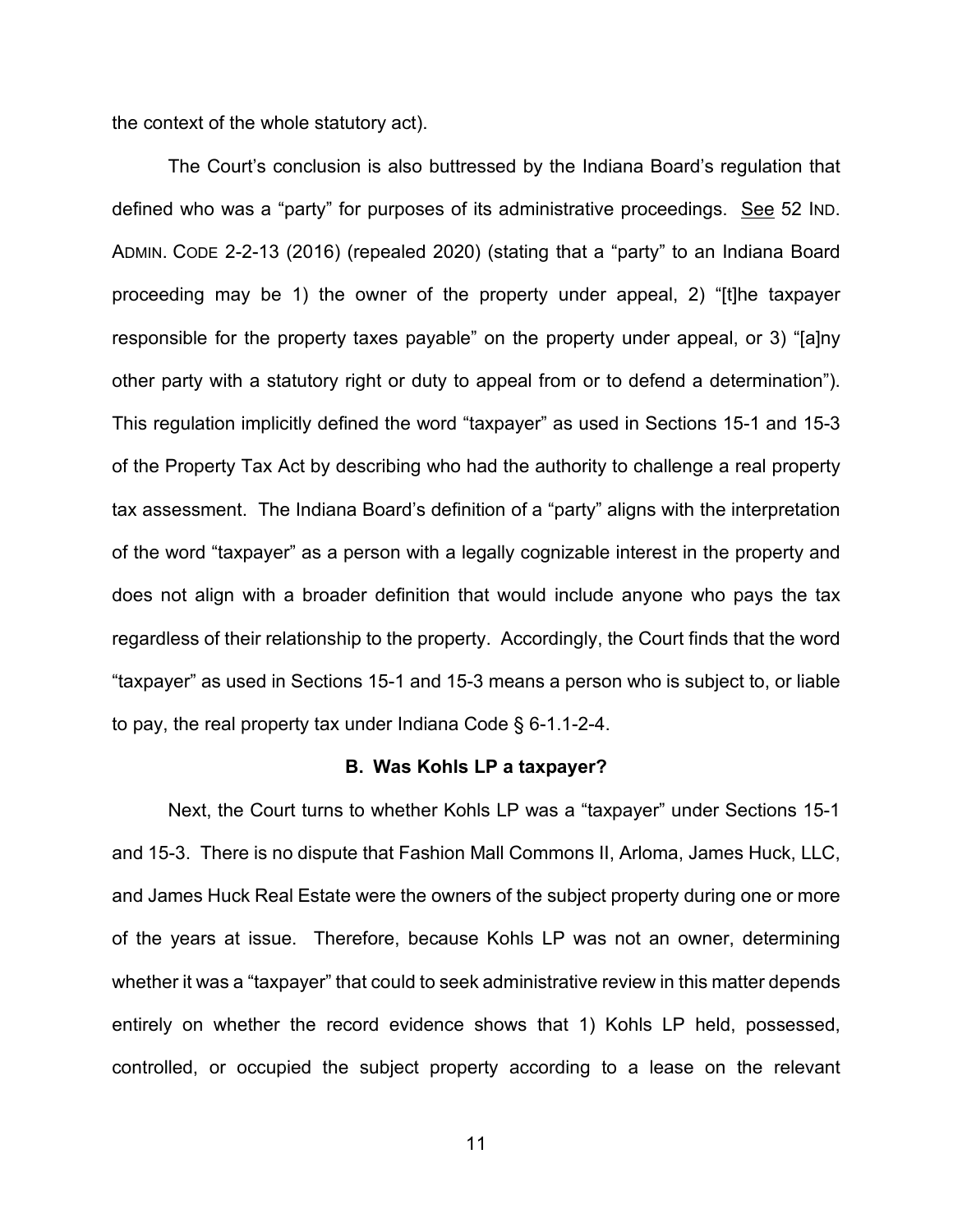assessment dates; 2) the terms of that lease required Kohls LP to pay the property taxes; and 3) a memorandum of lease was recorded with the county recorder before January 1, 1998. See I.C. § 6-1.1-2-4(a).

With respect to the first requirement, the Assessor does not dispute, and the record evidence shows, that Kohls LP held, possessed, controlled, and occupied the subject property under a lease throughout all of the years at issue. (See, e.g., Pet'r Br. at 5-27; Cert. Admin. R. at 1253-54.) The Assessor claims, however, that Kohls LP cannot satisfy the other two requirements because Section 8.3 of its lease required the landlord to pay the property taxes, Section 8.4 of the lease required property tax appeals to be brought in the landlord's name only, and no record evidence shows that the lease was recorded. (See Pet'r Br. at 6-7; Oral Arg. Tr. at 12-14, 18-21.)

The primary goal when reviewing a contract "is to give effect to the intent of the parties expressed within the four corners of the document." Simon Prop. Grp., L.P. v. Michigan Sporting Goods Distribs., Inc., 837 N.E.2d 1058, 1070 (Ind. Ct. App. 2005) (citation omitted), trans. denied. To ascertain the intent of the parties to a contract, the particular words and phrases of the contract must be read in light of the other language of the contract, not in isolation. Link v. Breen, 649 N.E.2d 126, 128-29 (Ind. Ct. App. 1995), trans denied; Simon Prop. Grp., 837 N.E.2d at 1070 (providing that to determine the meaning of a contract, one must examine all of its provisions, without giving special emphasis to any word, phrase, or paragraph). These principles indicate that the Assessor's claims must fail for three reasons.

First, Section 8.3 of Kohls LP's lease states that the landlord must pay or cause to be paid the real property taxes due. (See Cert. Admin. R. at 1184.) Notwithstanding,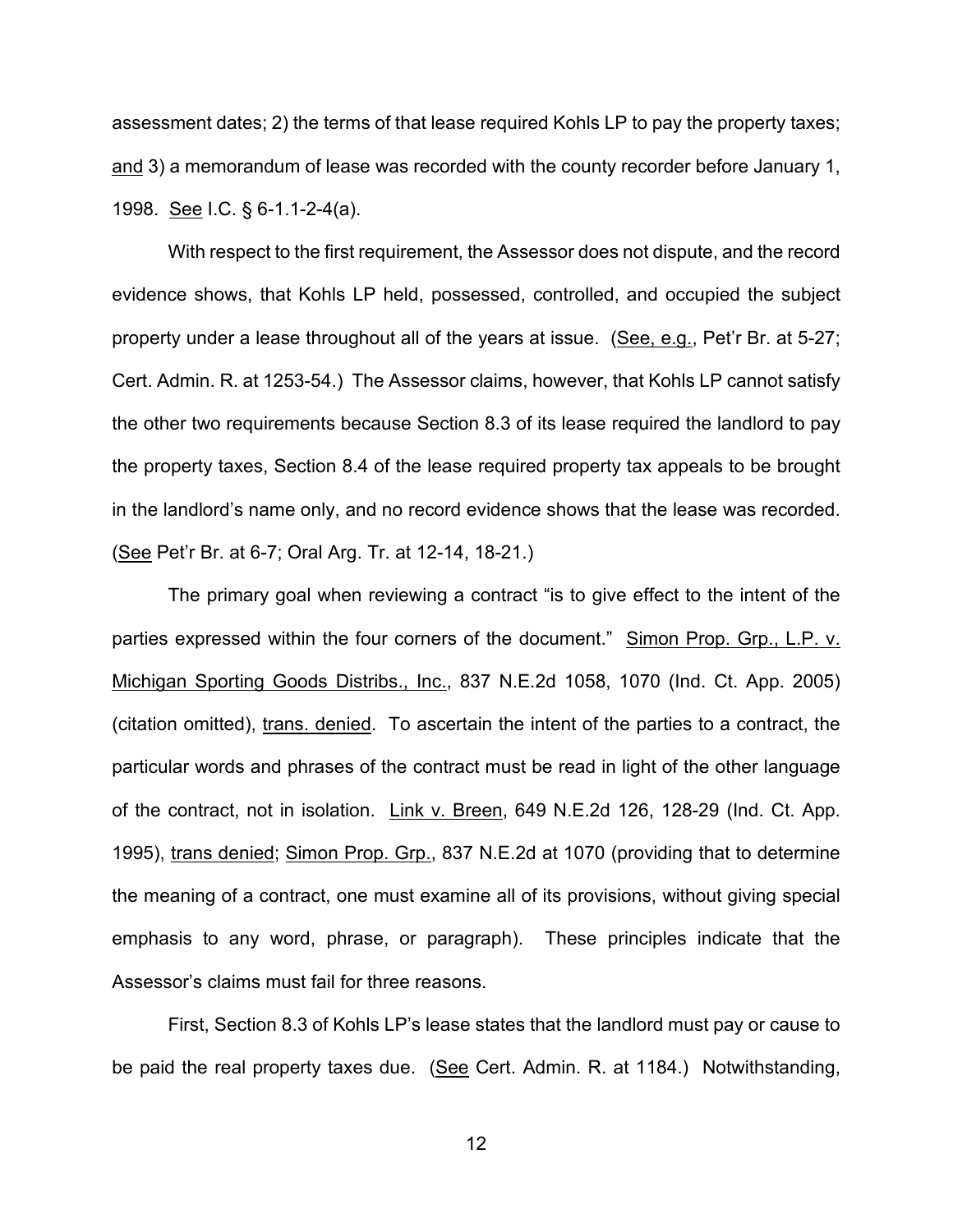Section 8.3 of Kohls LP's lease, read in conjunction with Section 8.1, indicates that the

lease also requires Kohls LP to pay the property taxes on the subject property. (See Cert.

Admin. R. at 1182, 1184.) Section 8.3 states:

Landlord shall pay, or cause to be paid, all the real estate taxes, assessments and other taxes, duties and charges in the same category imposed by any governmental or public authority which shall be assessed or levied against the Shopping Center or any part thereof or any buildings or other improvements thereon or any appurtenances thereto or fixtures therein or any tax, charge or duty which may be imposed, levied or be or become a charge in lieu of any such present tax, charge or duty (herein collectively called "taxes"). All such taxes shall be paid before they become delinquent and Landlord agrees to exhibit to Tenant receipted bills or other evidence of payment of such taxes from time to time at Tenant's request. Tenant shall reimburse Landlord for Tenant's Allocable Share of real estate taxes pursuant to Section 8.2[.]

(Cert. Admin. R. at 1184 (emphasis added).) In turn, Section 8.1 of the lease expressly

requires Kohls LP to pay the property taxes on the subject property:

Tenant shall pay that portion of real estate taxes which shall be payable during the Term (and any renewal thereof) against the Shopping Center properly allocated ("Tenant's Allocable Share") to the Tenant's Tract. Landlord shall use Landlord's best efforts to have the Tenant's Tract separately assessed for real estate tax purposes. For all tax years during the Term for which the Tenant's Tract is separately assessed for real estate tax purposes, Tenant shall pay to Landlord, in the manner otherwise provided under this Article VIII, one hundred percent (100%) of the real estate taxes payable during the Term upon the Tenant's Tract and Tenant shall have no further liability to Landlord for the payment of real estate taxes assessed and levied upon any other portion of the Shopping Center for such years.

(Cert. Admin. R. at 1182 (emphases added).) Furthermore, Section 8.2 of the lease explains how and when the landlord is to collect the property tax payments from Kohls LP and requires the landlord to hold those payments "in trust solely for the purpose of paying real estate taxes" on the subject property. (Cert. Admin. R. at 1183.) Accordingly, Kohls LP's lease shows that it was required to pay the property taxes on the subject property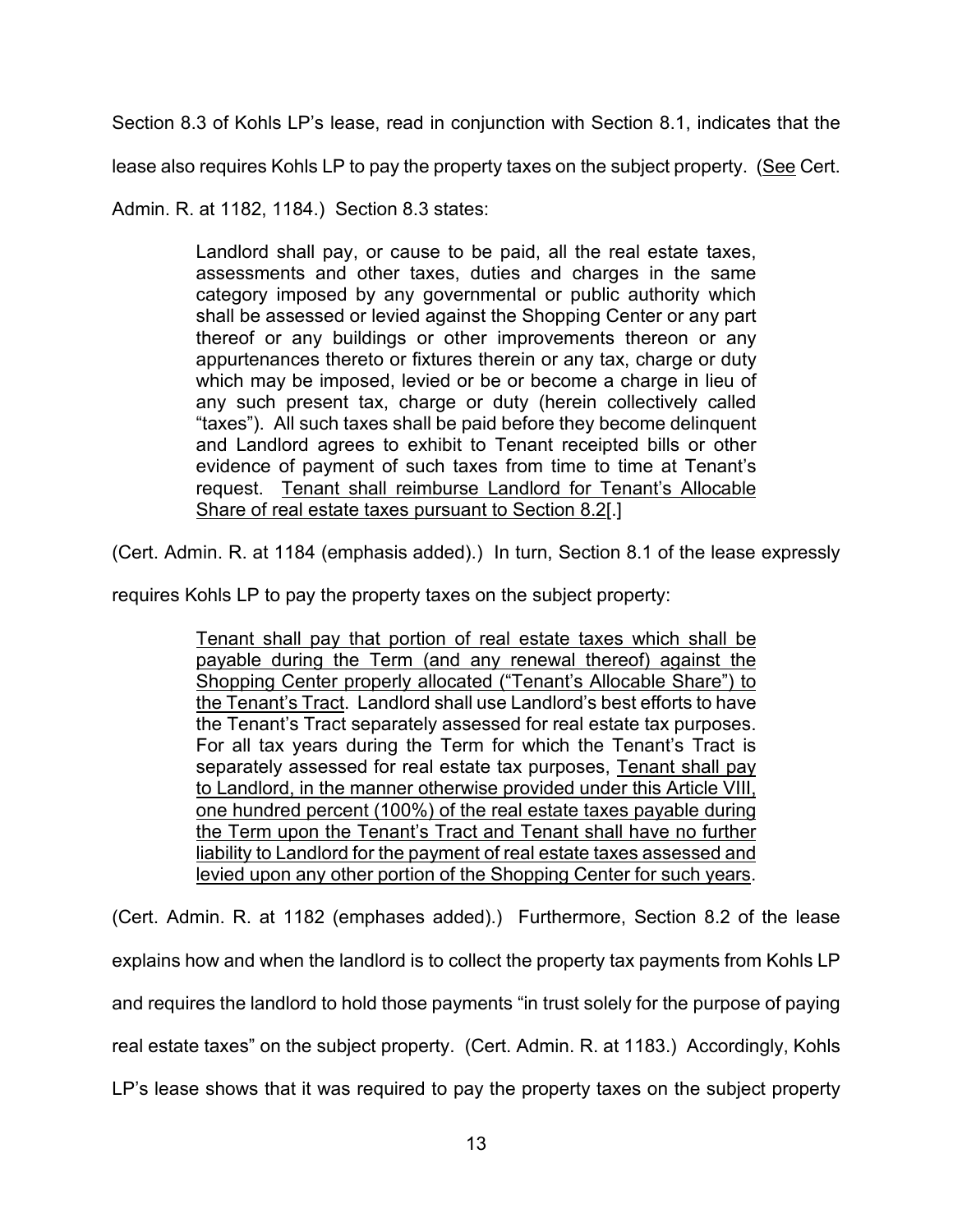during the years at issue. See Simon Prop. Grp., 837 N.E.2d at 1070 (providing that courts must refrain from construing unambiguous contract language to give it anything other than its clear, obvious meaning).

Second, the Assessor claims that Section 8.4 of the lease requiring property tax appeals to be brought only in the landlord's name, (see Cert. Admin. R. at 1184-85), overrides any incompatible provisions of both the lease and Indiana Code § 6-1.1-2-4(a). (See Pet'r Br. at 6-7; Oral Arg. Tr. at 12-14.) The Assessor did not provide the Court with any explanatory rationale or legal authority, however, in support of this position. (See, e.g., Pet'r Br. at 5-9; Pet'r Reply Br. at 2.) The Assessor is responsible for presenting arguments and directing the Court to the evidence and authorities that support his position; moreover, the Court does not have an affirmative duty to make the case on behalf of the Assessor. See, e.g., Lowe's Home Ctrs., 160 N.E.3d at 273-74. Without something more, therefore, the Court will not read into Section 8.4 of the lease that requiring appeals to be brought in the landlord's name dictates that the landlord is exclusively liable for payment of the property taxes. See, e.g., Simon Prop. Grp., 837 N.E.2d at 1070 (providing that courts should not add provisions to a contract that were not placed there by the parties).

Lastly, although the Assessor claimed that Kohls LP's "lease could[ not] have been recorded because . . . it was confidential[,]" (see Oral Arg. Tr. at 18-21), the certified administrative record contradicts this claim. Indeed, Section 24.1 of Kohls LP's lease required the landlord and tenant to record a memorandum of lease, and the first amendment to that lease referenced the Memorandum of Lease that had been executed on December 24, 1996, and recorded with the Marion County Recorder on March 21,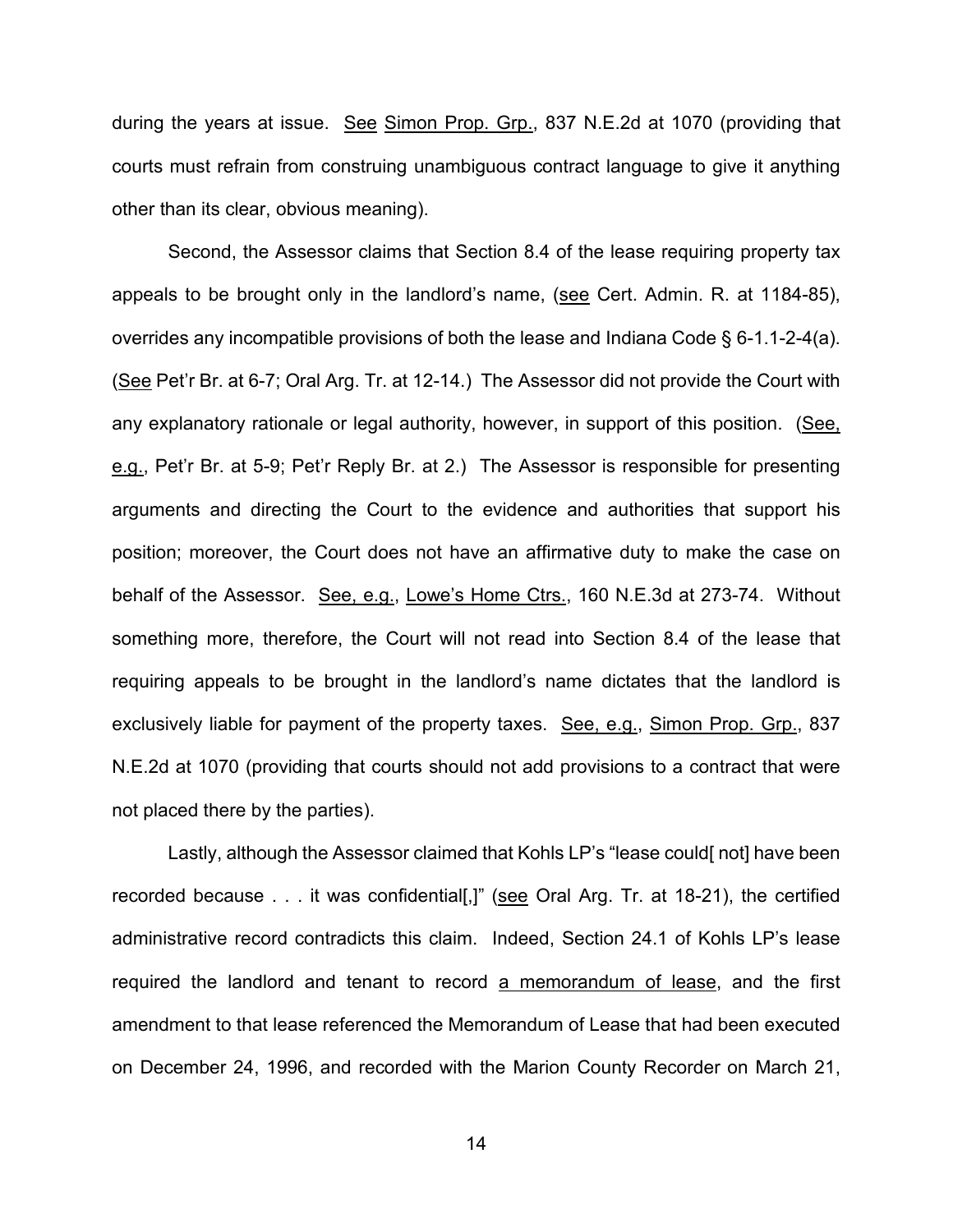1997, as Instrument No. 1997-0043291. (See Cert. Admin. R. at 1210, 1231-32, 1239.) See also I.C. § 6-1.1-2-4(a) (providing that a memorandum of lease must have been recorded before January 1, 1998).

The record evidence accordingly demonstrates that Kohls LP was not an owner of the property, was liable under its lease for the payment of the property taxes, and had a properly recorded memorandum of lease, satisfying each of the requirements to be a taxpayer under Indiana Code § 6-1.1-2-4(a). Consequently, the Court finds that the Indiana Board did not abuse its discretion by finding that Kohls LP was a taxpayer that could seek administrative review of the subject property's assessments for the years at issue.

#### **II. The Assessment Reductions**

The Assessor also claims the Indiana Board abused its discretion in reducing the subject property's 2011 through 2014 assessments because the findings that led to the assessment reductions are unsupported by the law and the evidence. (See, e.g., Pet'r Br. at 1, 9-27; Oral Arg. Tr. at 4.) In general, the challenged findings concern the following matters: a) the search for the 2011 and 2013 appraisals; b) the subpoenas duces tecum; c) the exclusion of Exhibit R-O2; $<sup>8</sup>$  and d) the Indiana Board's assignment of weight to</sup>

<span id="page-14-0"></span> $8$  In addition, the Assessor claims that the Indiana Board erred in excluding from evidence his Exhibit R-N, a "Comparative Sales Grid" that provided the adjusted sales prices of the subject property and six other commercial properties, and his Exhibit R-O, the 3,500-page administrative record from another case, on the grounds of relevancy. (See Pet'r Br. at 14-16.) (See also Cert. Admin. R. at 1663-1714, 1852-55 ¶¶ 36-44, 1962, 2083-90, 2169-73.) The Court will not address these arguments, however, because the Assessor failed to explain why his evidence was relevant and he failed to cite any supporting authority for his position. See, e.g., Crystal Flash Petroleum, LLC v. Indiana Dep't of State Revenue, 45 N.E.3d 882, 886 n.7 (Ind. Tax Ct. 2015) (indicating that the Court will not resolve an issue when its proponent fails to provide sufficient legal analysis); U.S. Fid. & Guar. Ins. Co. v. Hartson-Kennedy Cabinet Top Co., 857 N.E.2d 1033, 1038 (Ind. Ct. App. 2006) (stating that when a party presents no cogent argument to support its assertion, the assertion is waived).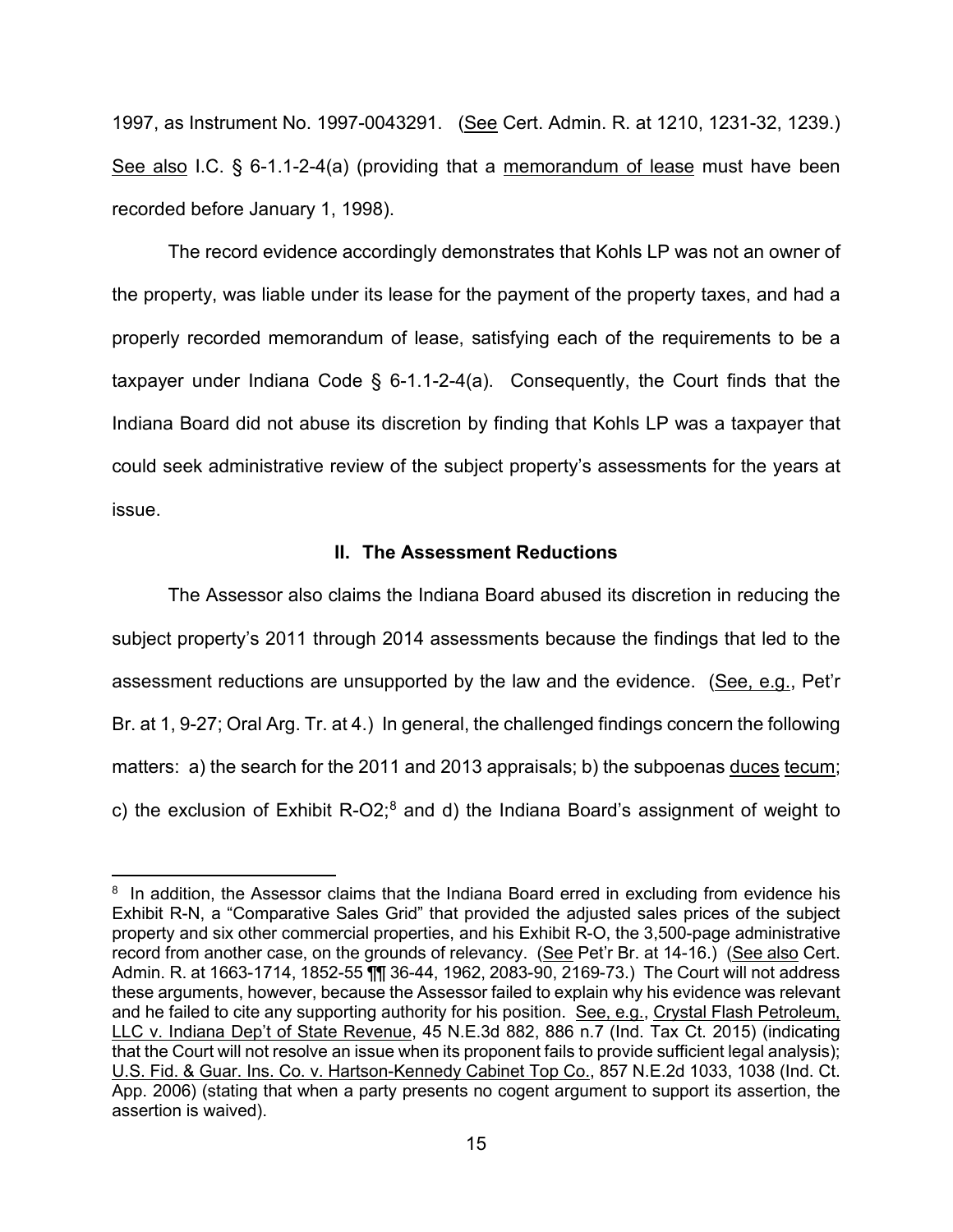certain evidence. (See Pet'r Br. at 9-27; Pet'r Reply Br. at 1-8.)

# **A. Appraisal Search**

In its final determination, the Indiana Board affirmed the ALJ's discovery issue ruling that directed Kohls LP's counsel to determine whether 2011 and 2013 appraisals existed. (See Cert. Admin. R. at 1844-45 ¶ 12 (characterizing the ALJ's ruling as a pragmatic solution to the discovery impasse that balanced "the Assessor's lack of diligence in conducting discovery" and the importance of "promoting a full airing of the appeals on their merits").) After reviewing all of the evidence before it, including the statements of Kohls LP's counsel during the administrative hearing, the Indiana Board found that "nothing in the record show[ed]" that the 2011 and 2013 appraisals existed. (See Cert. Admin. R. at 1844-45 ¶ 12.)

On appeal, the Assessor claims the Indiana Board abused its discretion by finding that there was no evidence that revealed the appraisals existed because the appraisal search was botched. (See Pet'r Br. at 7-8; Pet'r Reply Br. at 7-8.) More specifically, the Assessor maintains that the appraisal search was unsuccessful because Kohls LP's counsel asked the wrong landlord about the existence of the appraisals and the ALJ failed to require Kohls LP to find and produce several other documents that the Assessor claimed were improperly withheld during discovery.<sup>[9](#page-15-0)</sup> (See Pet'r Br. at 5, 7-8; Oral Arg. Tr. at 4-8.)

<span id="page-15-0"></span> $^\mathrm{9}$  The Assessor also claims that Kohls LP had the ability to access and review all of its landlords' books and records pursuant to Section 6.3(c) of its lease. (See Pet'r Br. at 8-9; Pet'r Reply Br. at 5.) Section 6.3 of the lease, however, provides Kohls LP with the ability to examine the books and records solely related to the common area expenses. (See Cert. Admin. R. at 1174-77.) See also Simon Prop. Grp., L.P. v. Michigan Sporting Goods Distribs., Inc., 837 N.E.2d 1058, 1070 (Ind. Ct. App. 2005) (providing that courts must refrain from construing unambiguous contract language to give it anything other than its clear, obvious meaning), trans. denied.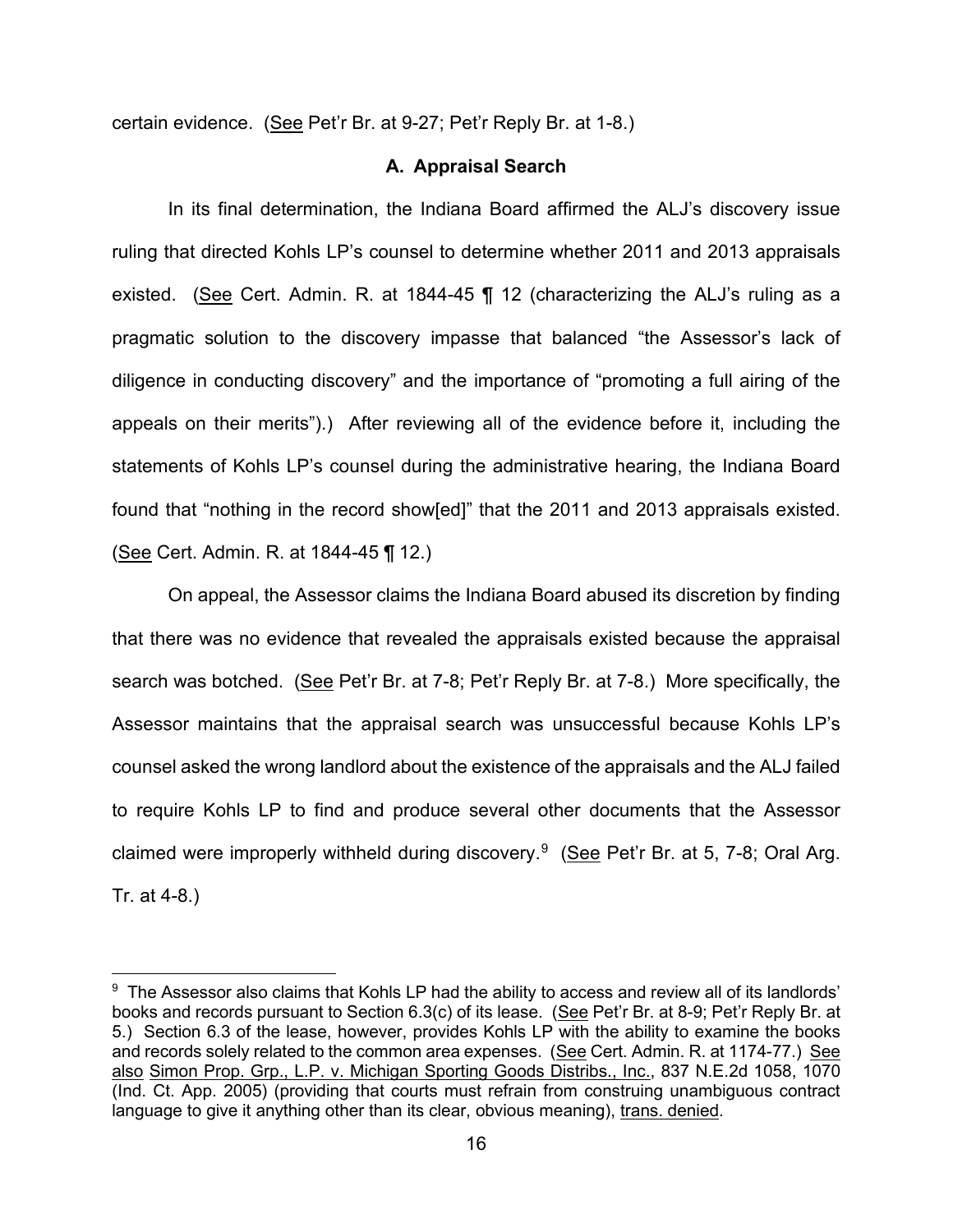During the administrative hearing, Kohls LP's counsel explained that he discussed the existence of the appraisals with Jerry James who was the vice president of Arloma and the president of James Huck Real Estate. (See Cert. Admin. R. at 2625-27.) Both of these organizations were parties to sales of the subject property in 2011 and 2013. (See, e.g., Cert. Admin. R. at 1153-58 (the 2011 and 2013 sales disclosure forms), 1255- 75 (the related assignments and assumptions of leases).) Mr. James explained to Kohls LP's counsel that appraisals were not obtained in connection with either sale because each was a cash transaction without any type of bank or lender financing. (Cert. Admin. R. at 2625-27.) Similarly, Kohls LP's witness testified that his research revealed that no appraisal had been obtained in connection with the 2011 sale because the buyers "paid cash for all [the] properties [they purchased] and did[ not] get a mortgage." (Cert. Admin. R. at 2469-72.) In response, the Assessor offered no contrary evidence. (See Cert. Admin. R. at 1939-2650.) (See also, e.g., Cert. Admin. R. at 1840 ¶ 2 (providing that the Assessor did not propound discovery on the property's owners even though he knew the documents he sought likely were in their possession).)

Furthermore, the Assessor's allegation that Kohls LP failed to produce several documents during discovery ignores the Indiana Board's finding that "[t]here was never a real discovery dispute to resolve" because Kohls LP responded to the Assessor's discovery requests, representing that it had produced all responsive documents within its possession, custody, or control. (See Cert. Admin. R. at 1848-49 ¶ 22.) Once again, the Court will not address the Assessor's argument further because he has not directed the Court to any evidence in the record or cited to any legal authority that supports his position. (See, e.g., Pet'r Reply Br. at 7-8 (providing, without more, a mere laundry list of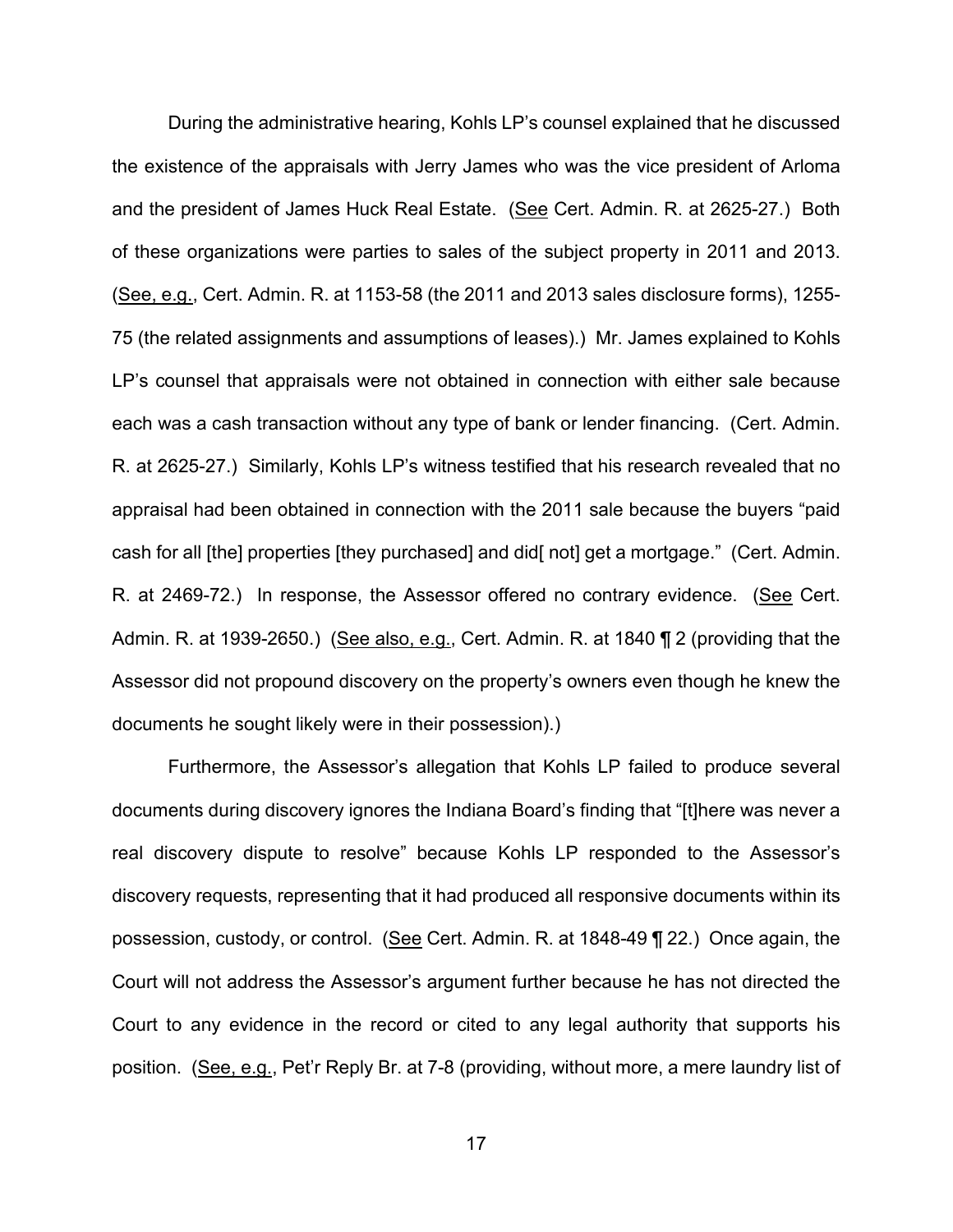allegedly undisputed factual contentions).) See also Lowe's Home Ctrs., 160 N.E.3d at 273-74 (explaining that the onus is on the parties, not the Court, to make cogent arguments). Consequently, the Court, finding no abuse of discretion, will not reverse the Indiana Board's findings regarding the search for the 2011 and 2013 appraisals.

#### **B. Subpoenas Duces Tecum**

As previously mentioned, during the administrative proceedings, the Assessor moved to quash the subpoena duces tecum directed to his expert witness, Dr. Frank Kelly, claiming that it was improper because it was signed and issued by Kohls LP's counsel, not the Indiana Board, in contravention of 52 IAC 2-8-4. (See Cert. Admin. R. at 140-98.) See also Int'l Constructors Co. IV v. St. Joseph Cnty. Assessor, Pet. No. 71- 026-06-1-4-60001, at 11 n.3 (Ind. Bd. Tax Rev. Apr. 4, 2011) (explaining that 52 IAC 2- 8-4(a), unlike Indiana Trial Rule 45(A), "require[s the] parties and their representatives to request the [Indiana] Board to issue subpoenas"). The Assessor also asked the Indiana Board to issue subpoenas duces tecum directed to Fashion Mall Commons II (a nonparty witness), Kendall Lees (a non-party witness and former employee of Kohls LP), Erin Stache (a party witness), and Kohls LP (a party witness). (See, e.g., Cert. Admin. R. at 431-54, 569.)

The ALJ denied the Assessor's motion to quash Kohls LP's subpoena duces tecum for Dr. Kelly without setting forth his rationale for the ruling. (See Cert. Admin. R. at 300.) The ALJ also denied the Assessor's requests to issue the four subpoenas duces tecum to the party and non-party witnesses, again without providing any rationale. (See Cert. Admin. R. at 649-50.) While the Indiana Board's final determination did not discuss the ALJ's ruling on the motion to quash Dr. Kelly's subpoena deuce tecum, (see Cert. Admin.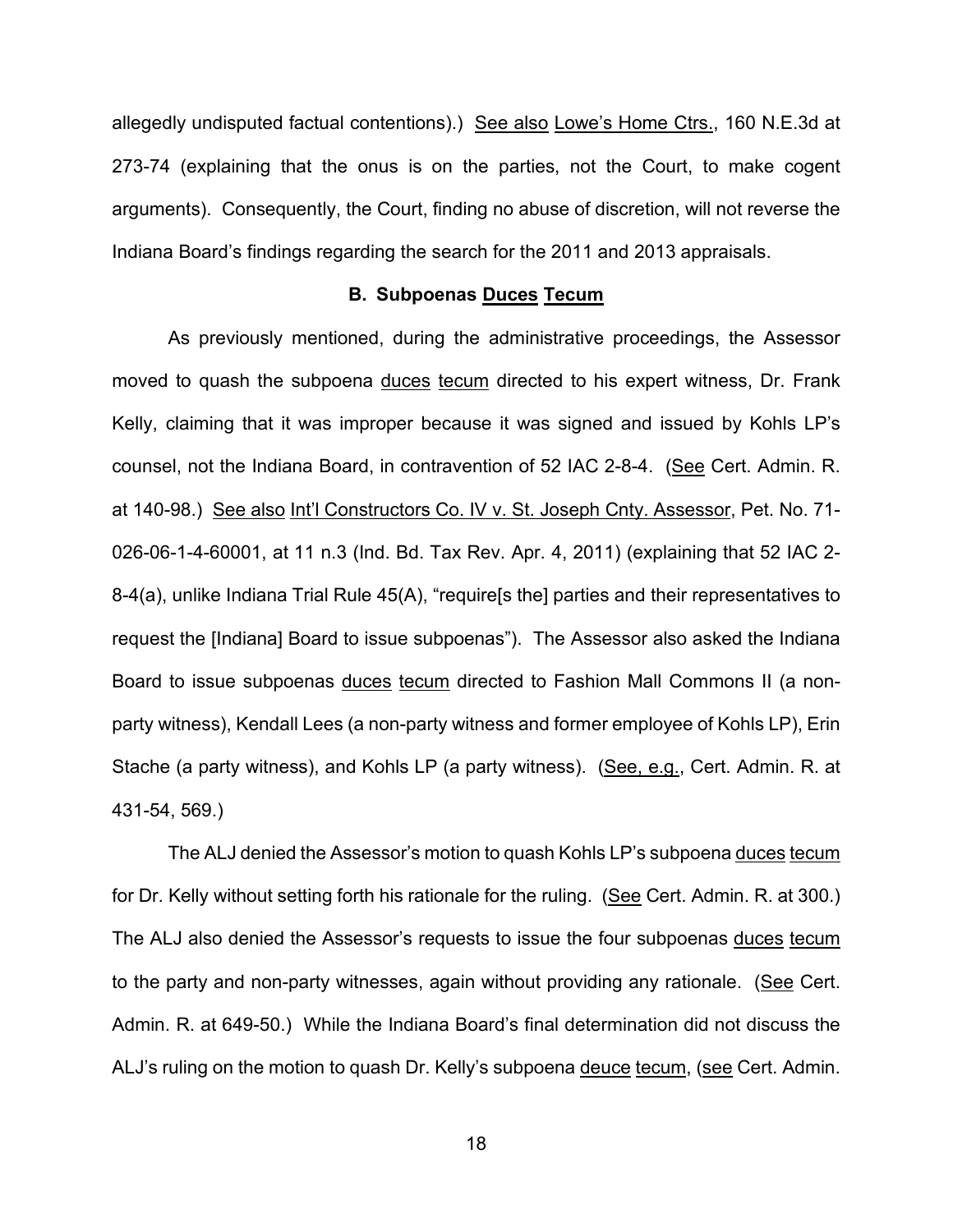R. at 1839-84), it did examine why the ALJ's denial of the Assessor's requests to issue the four subpoenas duces tecum was proper:

> Two of the subpoenas did not even name a witness, but rather sought to compel organizations to designate an employee to testify at the hearing and produce documents. [] The Assessor's requests were a final attempt to avoid the consequences of his failure to timely conduct discovery in accordance with the Revised [Appeal Management] Plan. The Revised Plan required discovery to be completed by May 23, 2019. A May 2 request asking us to subpoena documents to the May 20 hearing does not comply with that deadline.

(Cert. Admin. R. at 1849 ¶¶ 23-24.)

On appeal, the Assessor contends that the Indiana Board abused its discretion with respect to this issue because it deviated from its own rules and procedures and treated the parties' requests for subpoenas duces tecum differently. (See Pet'r Br. at 9- 14.) More specifically, the Assessor maintains that the Indiana Board allowed Kohls LP to issue its subpoena duces tecum even though it did not follow the Indiana Board's rules, but denied his requests to issue the four subpoenas duces tecum even though he had complied with all the rules. (See Pet'r Br. at 12-14; Pet'r Reply Br. at 5-6; Oral Arg. Tr. at 26-27.) The record evidence does not support, however, the Assessor's contentions.

The Indiana Board's regulations required the Assessor's requests for subpoenas duces tecum to state the name of each witness, but as the Indiana Board correctly noted, two of them named an organization not an actual person as the witness. See 52 IND. ADMIN. CODE 2-8-4(a)(1) (2019) (providing that a request for a subpoena duces tecum "shall state . . . [t]he name of the witness") (repealed 2020) (emphasis added). (See also Cert. Admin. R. at 431-36, 449-54.) Kohls LP identified this flaw during the administrative proceedings, citing to various legal authorities to support its position that the subpoenas duces tecum were improper, and the Assessor did little to respond to those criticisms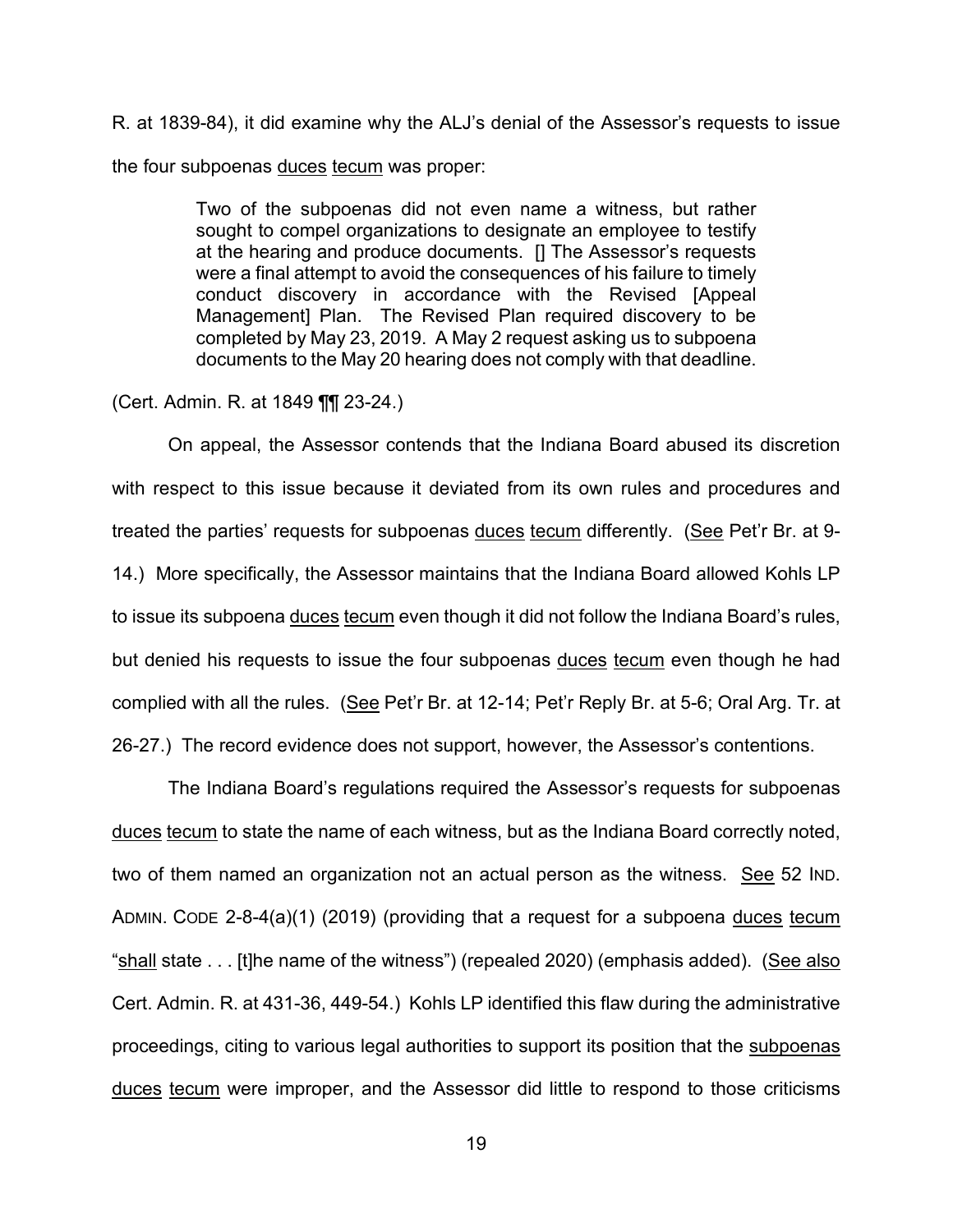either during the administrative proceedings or in his appeal to this Court. (Compare Cert. Admin. R. at 572-73 (Kohls LP's brief), with Cert. Admin. R. at 589-90 (the Assessor's reply brief), and Oral Arg. Tr. at 28 (asserting that Kohls LP's criticism "sound[s] like a red herring").)

Furthermore, the Assessor's non-party subpoenas did not comply with 52 IAC 2- 8-4(c)'s notice provision, which required him to serve copies of "the proposed request[s] and subpoena[s] on all other parties" at least fifteen (15) days before asking the Indiana Board to issue the non-party subpoenas. See 52 I.A.C. 2-8-4(c). (See also Cert. Admin. R. 573 (stating that "the Assessor's counsel did not give [Kohls LP] or its counsel any advance notice of its requests for subpoenas at all").) Moreover, the timing of the Assessor's requests, just one day before discovery was to be completed, effectively negated portions of the Revised Appeal Management Plan because it would have made complying with the deadlines for completion of discovery and service of the parties' final exhibits impossible. (See, e.g., Cert. Admin. R. at 77-79, 431-36.) See also 52 IND. ADMIN. CODE 2-7-2(a)(1) (2019) (requiring the Indiana Board's administrative law judges to regulate the proceedings "in conformity with any prehearing order[s]") (repealed 2020). $^{10}$  $^{10}$  $^{10}$  The Court, therefore, will not reverse the Indiana Board's finding with respect to this issue either.

<span id="page-19-0"></span> $10$  To the extent that the Assessor claims that Kohls LP's subpoena duces tecum was improperly issued because it was signed and issued by Kohls LP rather than the Indiana Board in contravention of 52 IAC 2-8-4(d), the authority upon which the Assessor has relied provides that when a party fails to comply with that rule, the Indiana Board may simply remind the offending party to follow its procedural rules in the future. (See, e.g., Pet'r Reply Br. at 5 and Oral Arg. Tr. at 24-25 (citing Int'l Constructors Co. IV v. St. Joseph Cnty. Assessor, Pet. No. 71-026-06-1-4- 60001, at 11 n.3 (Ind. Bd. Tax Rev. Apr. 4, 2011)).)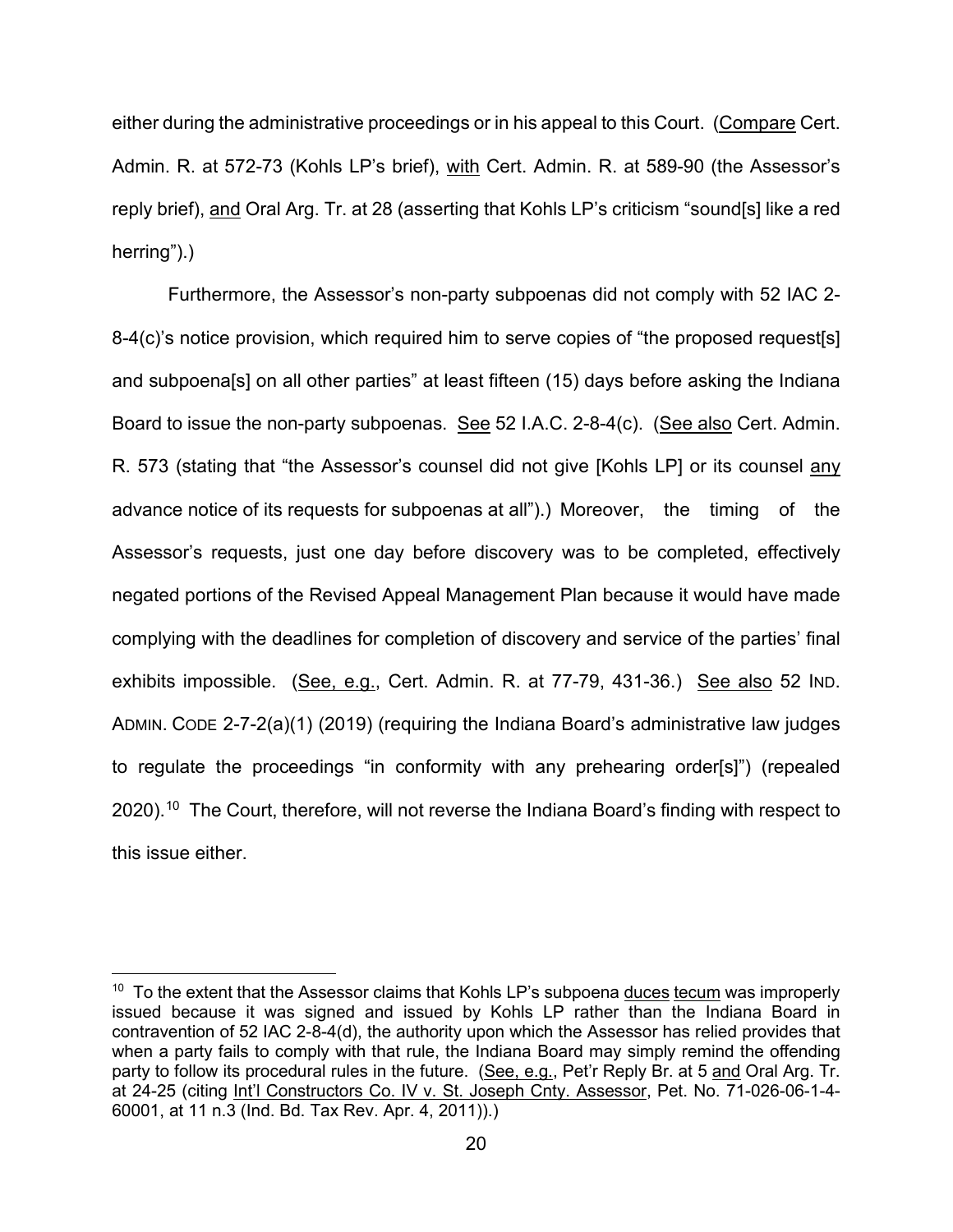#### **C. Exhibit R-O2**

In presenting his case-in-chief, the Assessor offered into evidence Exhibit R-O2, which is an excerpt of the administrative record related to the 2007 through 2014 assessment appeals of a Kohl's department store in Merrillville, Indiana. (See Cert. Admin. R. at 1715-53, 1962, 2169-75, 2183-85, 2374.) See also Southlake Indiana LLC v. Lake Cnty. Assessor, 135 N.E.3d 692, 693 (Ind. Tax Ct. 2019), review denied. Specifically, the excerpt contained the testimony of Kendall Lees, a former employee of Kohls LP. (See Cert. Admin. R. at 2183-85, 2374.) Kohls LP objected to the admission of the exhibit on several grounds, including a lack of relevance. (See, e.g., Cert. Admin. R. at 2374-77.) The Indiana Board sustained Kohls LP's relevancy objections, (Cert. Admin. R. at 1855-56 ¶¶ 45-47), and the Assessor claims in so doing the Indiana Board erred. (See Pet'r Br. at 16-17.)

On appeal, the Assessor claims that Lees's testimony in Exhibit R-O2 was relevant because ultimately it would have shown that Kohls LP's contract rent was equivalent to market rent that, in turn, would have indicated that his assessments were correct. (See, e.g., Pet'r Br. at 16-17 (citing Southlake Indiana, 135 N.E.3d at 698).) The Assessor, however, has misinterpreted Lees's testimony. In Southlake Indiana, the Court did not find that Lees testified that contract rent was equivalent to market rent, but explained that Lees's testimony "confirm[ed] that [Kohls LP's] build-to-suit rents are often above market because they actually reflect non-property interests . . . [and therefore must be] adjusted to be probative evidence of market rent[.]" Southlake Indiana, 135 N.E.3d at 698 (emphases added). Given this backdrop, the Court does not find that the Indiana Board erred in excluding the Assessor's Exhibit R-O2 as evidence.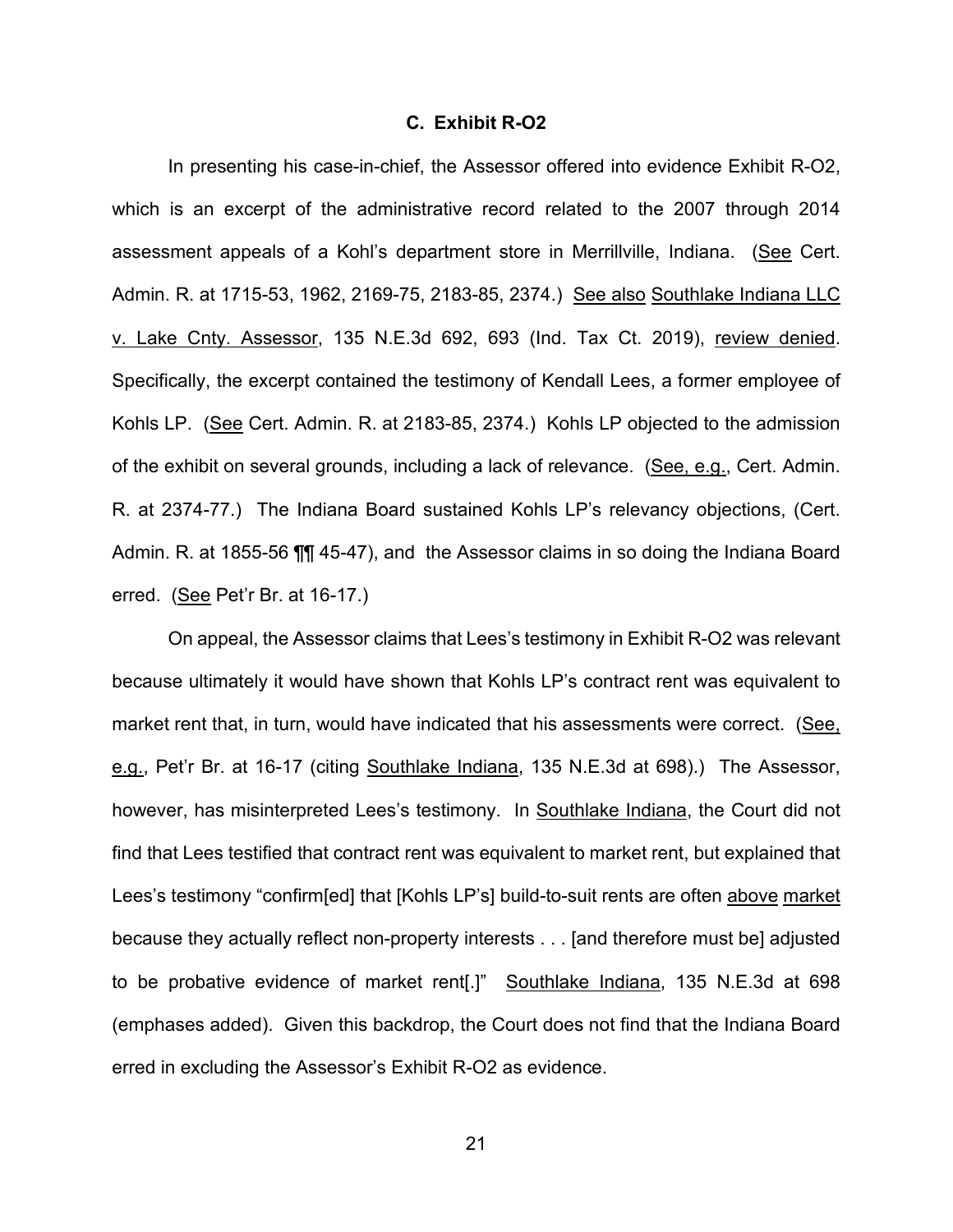#### **D. Assignment of Weight**

Finally, the Assessor claims that the Indiana Board's final determination constitutes an abuse of discretion because it assigned either too much or too little weight to several pieces of key evidence. (See, e.g., Pet'r Br. at 17-27.) Specifically, the Assessor maintains that the Indiana Board erred in determining the probative value of: 1) Kohls LP's appraisal; 2) his comparable assessment analysis (the "Analysis"); and 3) the subject property's 2011 sales data. (See, e.g., Pet'r Br. at 8-9, 17-27.)

#### **1. Kohls LP's Appraisal**

In its final determination, the Indiana Board found that Kohls LP's appraisal, which certified its compliance with the Uniform Standards of Professional Appraisal Practice ("USPAP"), was the only probative evidence of the subject property's market value-in-use for each of the years at issue. (Cert. Admin. R. at 1879-83 ¶¶ 119-33.) The Assessor claims this finding constitutes an abuse of discretion because that appraisal did not comply with USPAP and its sales comparison approach was fatally flawed. (See Pet'r Br. at 21-24.)

#### **a. USPAP**

The Assessor argues that Kohls LP's appraisal "does not meet the requirements of USPAP Standards Rule 1-5(b), which requires [an] analysis of any sale within [three] years[,]" because instead of analyzing the probative value of the subject property's 2011 and 2013 sales, it "[s]imply list[ed] the sale price[s.]" (Pet'r Br. at 21-22.) The Assessor's argument fails, however, for two reasons.

First, the Assessor has not identified any evidence within the record or cited any legal authority showing that an appraiser's failure to follow USPAP Standards Rule 1-5(b)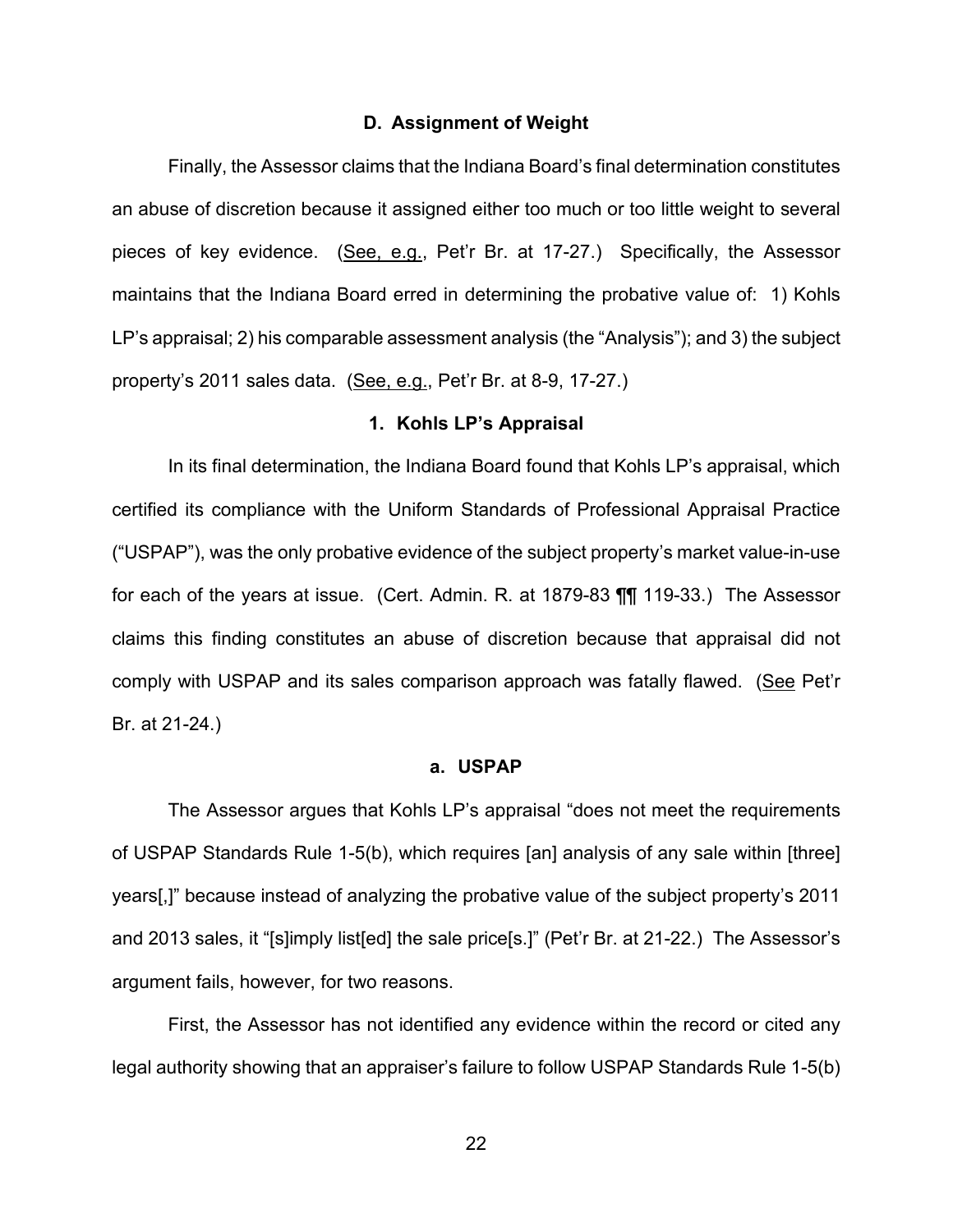means that his resulting appraisal does not comply with USPAP. (See Pet'r Br. at 21-22.) Second, and just as important, by restating the argument he made to the Indiana Board without mentioning the Indiana Board's related finding, the Assessor invites the Court to ignore the Indiana Board's finding and reweigh the evidence in his favor. (See Cert. Admin. R. at 1797, 1880 ¶ 123; Pet'r Br. at 21-22.) On review, however, the Court may not reweigh the evidence absent finding an abuse of discretion. See, e.g., Southlake Indiana, 135 N.E.3d at 696.

In its final determination, the Indiana Board explained that Kohls LP's appraiser,

[Laurence G.] Allen, did more than "simply list[] the sale price[s]" as the Assessor suggest[ed]. Instead, he researched the sales. His research included talking to the broker hired by the [principals] of James Huck, LLC, which was a party to both sales. Based on that research, Allen concluded the sales were not valid indicators of the market value-in-use of the fee-simple interest in the property.

(Cert. Admin. R. at 1880 ¶ 123 (citation omitted).) (See also Cert. Admin. R. at 2468-76 (Allen's related testimony).) Furthermore, at the administrative hearing, Allen testified that the appraisal complied with USPAP Standards 1 and 2. (See Cert. Admin. R. at 2404-05.) Consequently, the Court affirms the Indiana Board's finding that Kohls LP's appraisal is probative because the Assessor has not shown it to be inconsistent with the evidence or the requirements of the law.

# **b. The Appraisal's Sales Comparison Approach**

The Assessor further asserts that Kohls LP's appraisal lacks probative value because its sales comparison approach contained two significant flaws. (See, e.g., Pet'r Br. at 22-24.) First, the Assessor claims that it contravened Indiana's market value-inuse standard by using fee simple sales that, unlike leased fee sales, "did not include any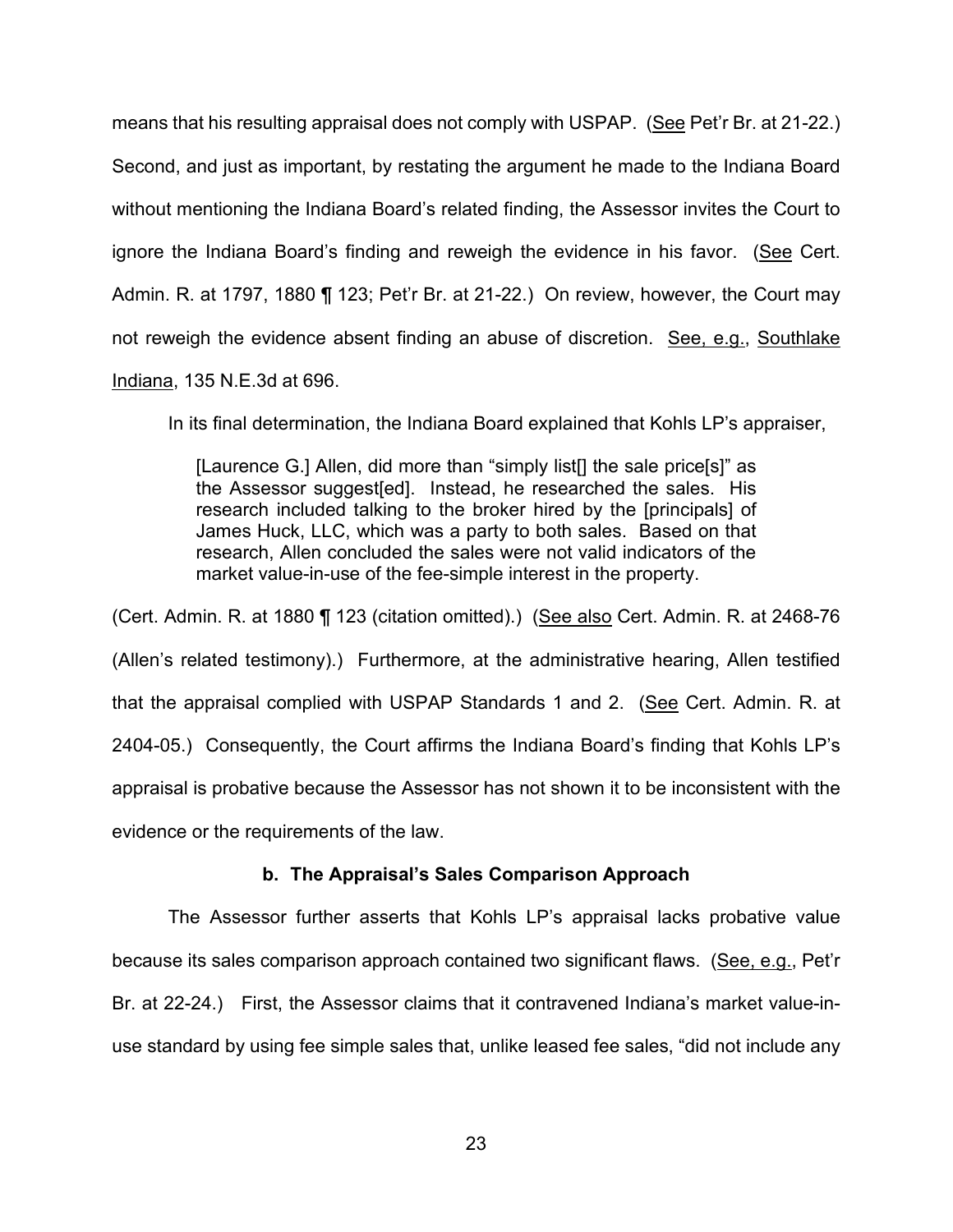utility received by the owner or a similar user."<sup>[11](#page-23-0)</sup> (See Pet'r Br. at 22-24; Pet'r Reply Br. at 3-4.) See also 2011 REAL PROPERTY ASSESSMENT MANUAL (incorporated by reference at 50 IND. ADMIN. CODE 2.4-1-2 (2011)) at 2 (defining "market value-in-use" as the value of a "property for its current use, as reflected by the utility received by the owner or a similar user, from the property"). Alternatively, the Assessor claims that Kohls LP's "appraiser failed to adjust and explain why" the properties he used in the sales comparison approach were comparable to the subject property. (See Pet'r Br. at 23.)

Once again, by restating his Indiana Board argument and ignoring the Indiana Board's related findings, the Assessor has done nothing more than invite the Court to reweigh the evidence in his favor. (See Cert. Admin. R. at 1795-97, 1880 ¶¶ 122, 124; Pet'r Br. at 22-24.) In so doing, the Assessor has also ignored this Court's case law that validates appraisers' well-reasoned decisions to develop sales comparison approaches using fee simple sales in some cases and leased fee sales in others because the valuation of property involves the formulation of an opinion, and is not an exact science. See, e.g., Clark Cnty. Assessor v. Meijer Stores LP, 119 N.E.3d 634, 641-42 (Ind. Tax. Ct. 2019); Stinson v. Trimas Fasteners, Inc., 923 N.E.2d 496, 501-502 (Ind. Tax Ct. 2010). The Court has also explained that to demonstrate the comparability of one property to another, one must provide specific reasons why a property is comparable and explain how any differences between the subject property and the purportedly comparable properties affect their values. See, e.g., Long v. Wayne Twp. Assessor, 821 N.E.2d 466,

<span id="page-23-0"></span><sup>&</sup>lt;sup>11</sup> The Assessor also claims that the Indiana Board "abused its discretion when it determined that three sales identified by the Assessor were too similar to the 2011 and 2013 sales of the subject property to be relevant." (Pet'r Br. at 24 (citing Cert. Admin. R. at 1879 ¶ 121).) The Court will not address this claim because the Indiana Board made no such finding. (See Cert. Admin. R. at 1879 ¶ 121.)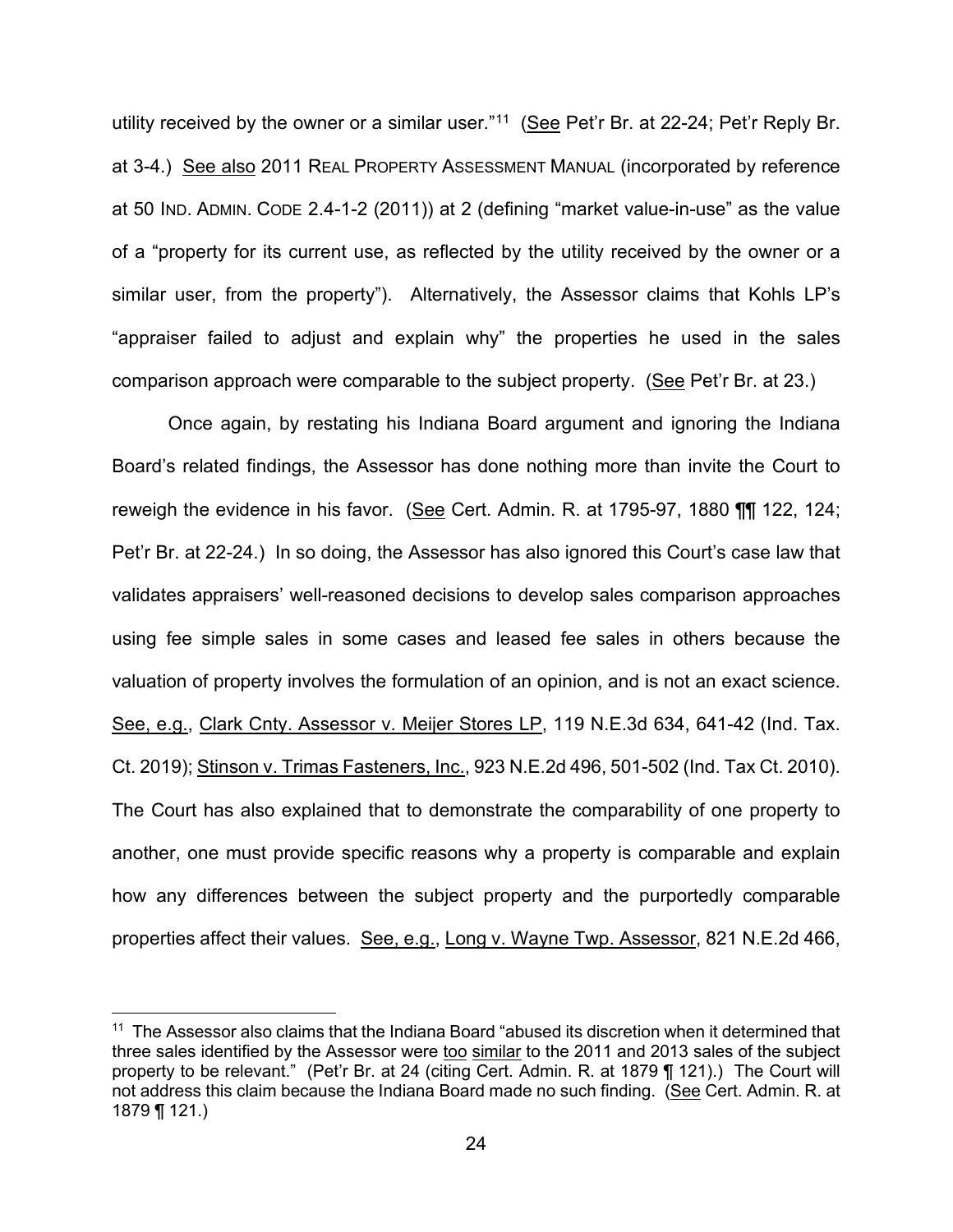471 (Ind. Tax Ct. 2005), review denied. Without belaboring the point, the administrative record in this case reveals that Kohls LP demonstrated the subject property was comparable to the properties that were used in developing the sales comparison approach valuation. (See Cert. Admin. R. at 968-93, 2477-2523.) (See also Cert. Admin. R. at 1880 ¶ 122.) Consequently, the Court will not reverse the Indiana Board's finding on this issue.

#### **2. The Assessor's Analysis**

During the Indiana Board's hearing, pursuant to Indiana Code § 6-1.1-15-18, the Assessor offered into evidence, over Kohls LP's objections, the Analysis entitled a "Chart of Assessments of Kohl's Store Indiana Locations[.]" (See, e.g., Cert. Admin. R. at 1556- 57, 2041-42.) See also IND. CODE § 6-1.1-15-18(a), (c)(2) (2019) (providing that "an assessing official may . . . introduce evidence of the assessments of any relevant, comparable property" during an Indiana Board proceeding). The Analysis identified various Kohl's department stores throughout the state of Indiana; listed each store's state parcel number, name, address, owner, construction date, and square footage; provided each store's total assessed value (i.e., the assessed value of its land and improvements) for the 2016 through 2019 tax years; and provided each store's annual assessed value per square foot (computed by dividing the store's annual total assessed value by the square footage of the department store). (See Cert. Admin. R. at 1556-57, 2039-40, 2103, 2110.)

In its final determination, the Indiana Board admitted the Analysis into evidence, but gave it no weight. (See Cert. Admin. R. at 1853 TI 37-38 (explaining that the Assessor's witness who prepared the Analysis "did not compare the other Kohl's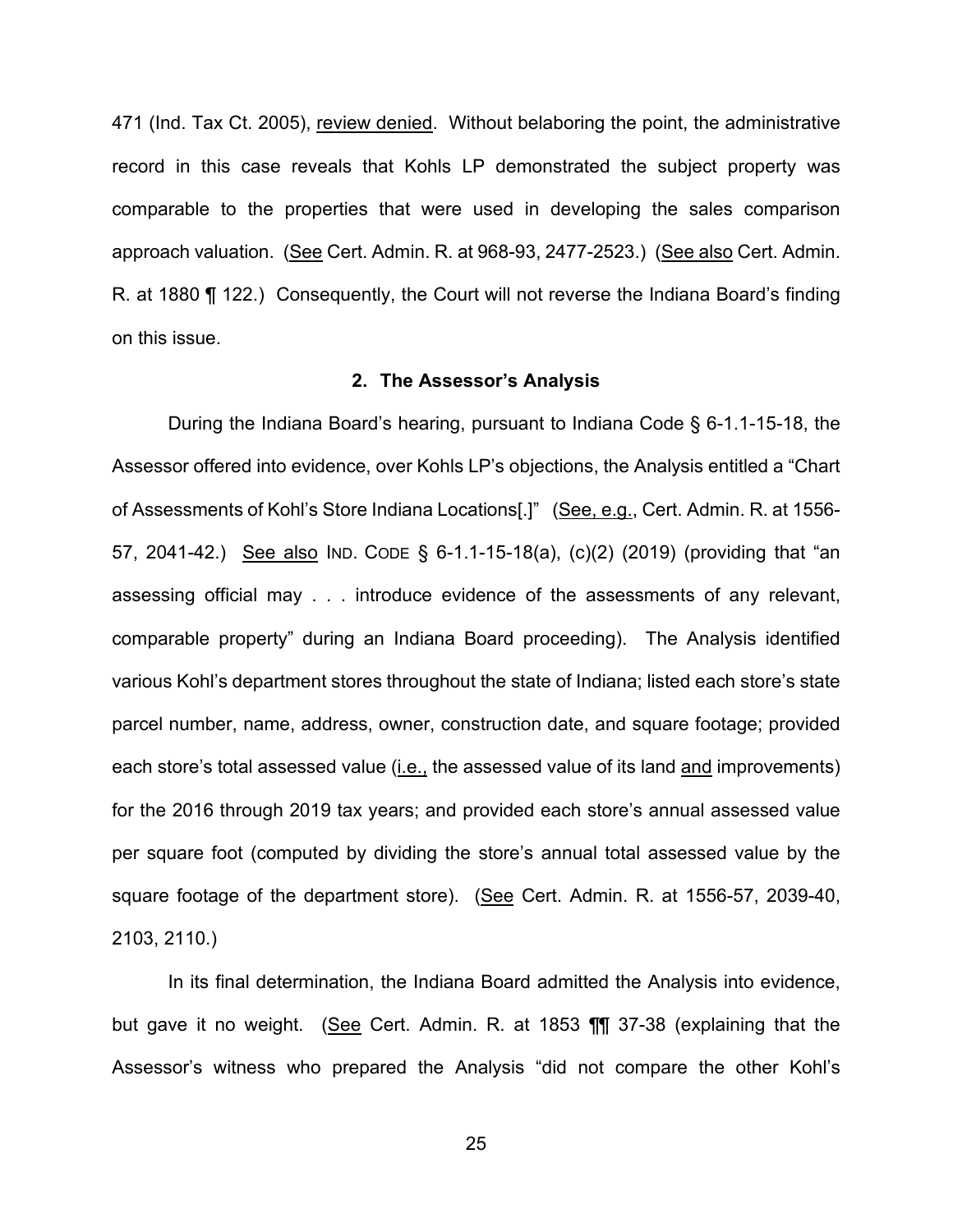[department] stores to the subject property or explain how any differences affected [their assessed] value[s]").) On appeal, the Assessor claims the Indiana Board should have assigned more weight to the Analysis because, among other things, his witness's comparison of the subject property to all the other Kohl's department stores showed how the differences between the properties affected their assessed values. (See Pet'r Br. at 24-27.)

As just explained, to establish the comparability of the subject property to the Kohl's department stores in the Analysis, the Assessor needed to present evidence that explained the characteristics of the subject property, how those characteristics related to those of the purportedly comparable properties, and how any differences between the properties affected their relative values. See, e.g., Peters v. Garoffolo, 32 N.E.3d 847, 853 (Ind. Tax Ct. 2015). See also, e.g., I.C. § 6-1.1-15-18 (providing that "preference shall be given to comparable properties that are located in the same taxing district or within two (2) miles of a boundary of the taxing district"). During the administrative hearing, however, the Assessor's witness merely explained when and how she created the Analysis. (See Cert. Admin. R. at 2038-41, 2103.) Moreover, the witness admitted that the Analysis reflected just the assessed values of each store during the 2016 through 2019 tax years, and that each store's annual assessed value per square foot did not reflect the impact of the differences in their land sizes, markets, traffic patterns, demographics, or other features. (See Cert. Admin. R. at 2110-11.) Consequently, the Indiana Board did not abuse its discretion in assigning the Assessor's Analysis no weight.

# **3. The 2011 Sales Data**

Finally, the Assessor claims that the Indiana Board erred in disregarding the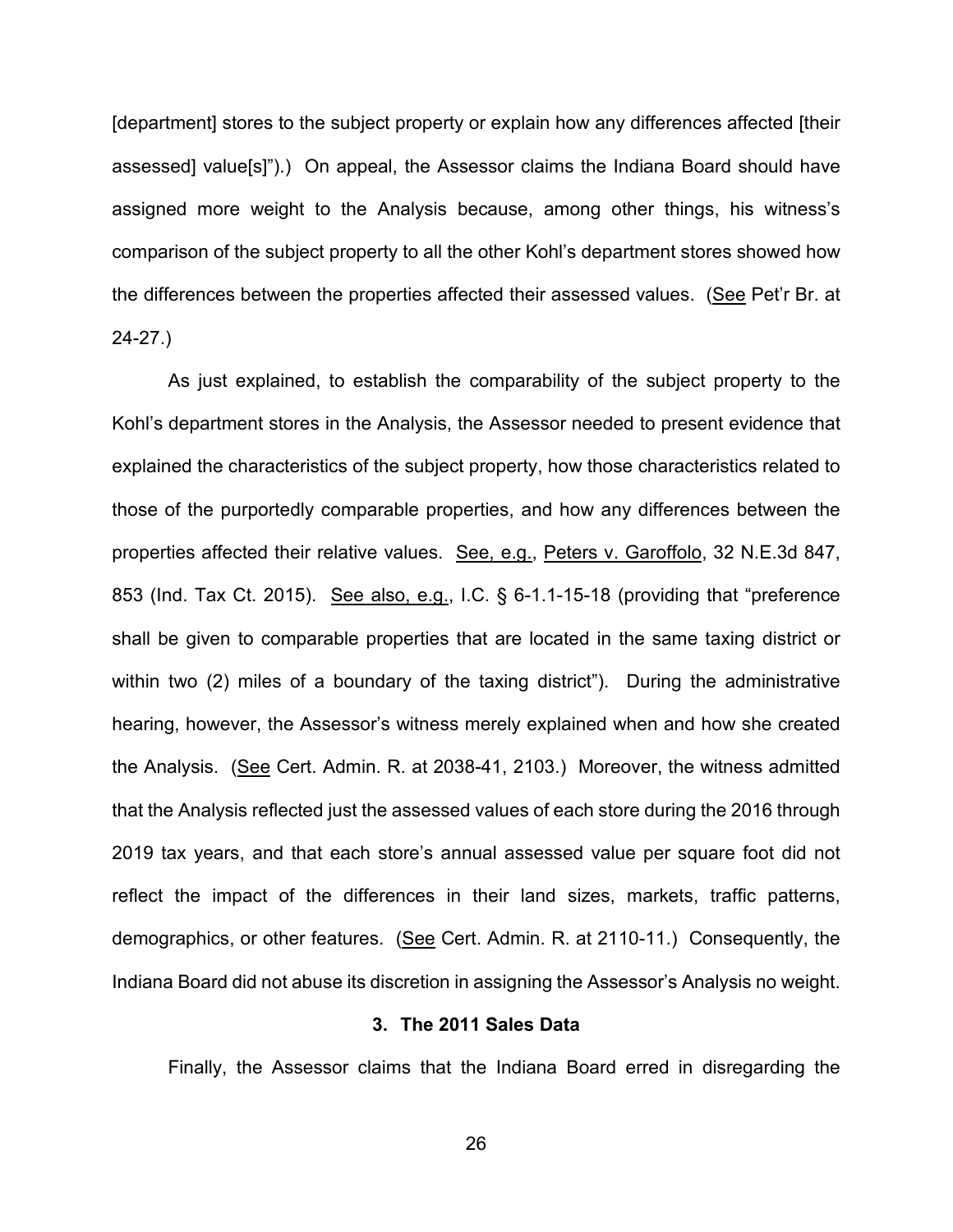subject property's 2011 sales price of \$15.3 million as evidence of its market value-in-use for each of the years at issue. (See Pet'r Br. at 17-22.) The Assessor maintains that the 2011 sales price was probative and should have been given weight because Kohls LP merely argued, but failed to demonstrate, that it should have been "disregarded because it was a leased fee transaction, a 1031 exchange, and a portfolio exchange." (See Pet'r Br. at 17-21; Pet'r Reply Br. at 1-2.)

During the Indiana Board hearing, the Assessor's own expert witness, Dr. Kelly, testified that when trying to ascertain whether a property's sales price coincides with its market value, portfolio sales tend to "muddy the water[s]" because a specific property's allocated sales price may include the value of the real property, personal property, and intangibles. (See Cert. Admin. R. at 2210-11, 2232-36.) Dr. Kelly explained that to determine what values were assigned to each element, one must inquire "a little deeper with the parties to [the] transaction" and review the purchaser's balance sheets because they would show each element's allocated value. (See Cert. Admin. R. at 2211, 2228, 2236-37.) Dr. Kelly did not contact any of the parties related to the 2011 sale of the subject property, however, because he believed that doing so was outside the scope of his employment, and he did not review any balance sheets. (See Cert. Admin. R. at 2335- 38.) Therefore, the Court will not find that the Indiana Board erred in disregarding the 2011 sales price of the subject property because the evidence does not show whether the sales price reflected more than the value of the real property (i.e., the "sticks and